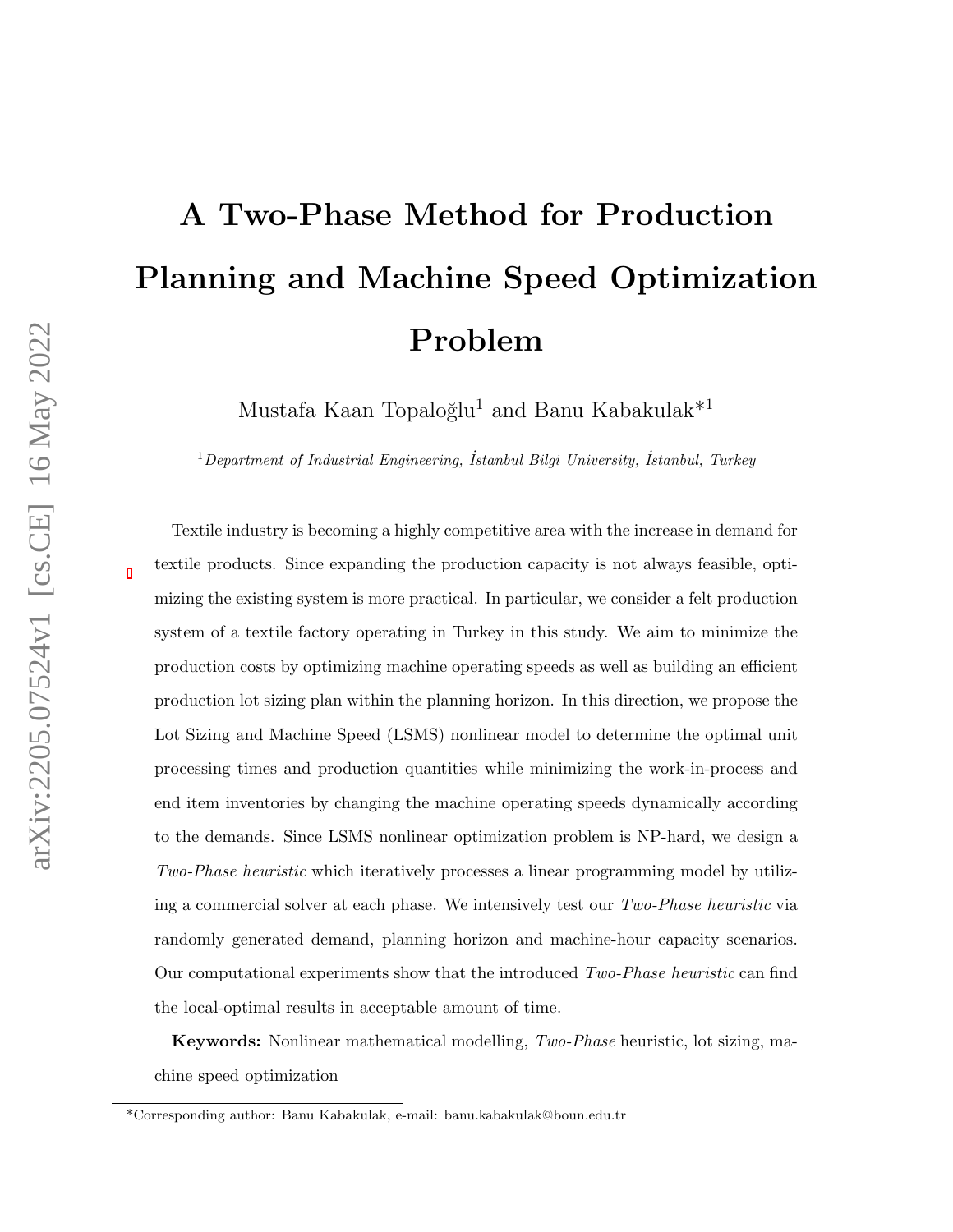### 1 Introduction and Literature Review

Industries are trying to adapt themselves to the increase in demand in their products, which is caused by the increase in the population worldwide. Today, the textile industry, which is used in automotive, ready-made clothing, packaging, construction, and many similar areas, has become a competitive industry due to the increasing demands in the areas where it is used. The fact that most textile factories are formerly established and do not have major production systems, the competition possibilities of these factories are limited.

The felt production system examined in this study is optimized by minimizing the total operating cost, additionally making a production plan via optimizing unit processing times and the production amounts of the machines. At the end of the optimization, it is envisioned that competition level of the production system will increase while keeping efficiency level of the production system high, as well as increasing the total production capacity of the system.

Production plan plays a crucial role in every factory and in the production system. Success and profitability of the production system depends on a good plan. There have been many researches in developing and generalizing the idea of the production plan with many variables. To achieve the least possible cost in a given planning horizon whilst satisfying all the requirements of the system, Modigliani and Hohn, [\(1955\)](#page-30-0) examine a production schedule of a system and shape up a production plan by constructing different scenarios with requirements. Modigliani and Hohn form production intervals throughout the planning horizon and show that the optimal production plan consists of series of optimal production intervals. In later years, Kleindorfer and Lieber, [\(1979\)](#page-29-0) generalize on Modigliani and Hohn's work and provide a computational algorithm called Generalized Modigliani and Hohn (GMH) Algorithm. Florian and Klein, [\(1971\)](#page-29-1) hypothesized the idea of deterministic production plan with non-convex cost and capacity constraints, with finite number of periods and without varying capacity from period to period. While providing two scenarios where backlogging allowed and not allowed, Florian and Klein, [\(1971\)](#page-29-1) use dynamic programming to generate the shortest path route to find optimal solutions.

To design good production parameters, such as lead time and lot size, in a hierarchical production plan environment, Gansterer et al., [\(2014\)](#page-29-2) propose a frame-work which is optimized by simulationbased optimization methods. Martínez et al.,  $(2016)$  construct a linearized model for molded pulp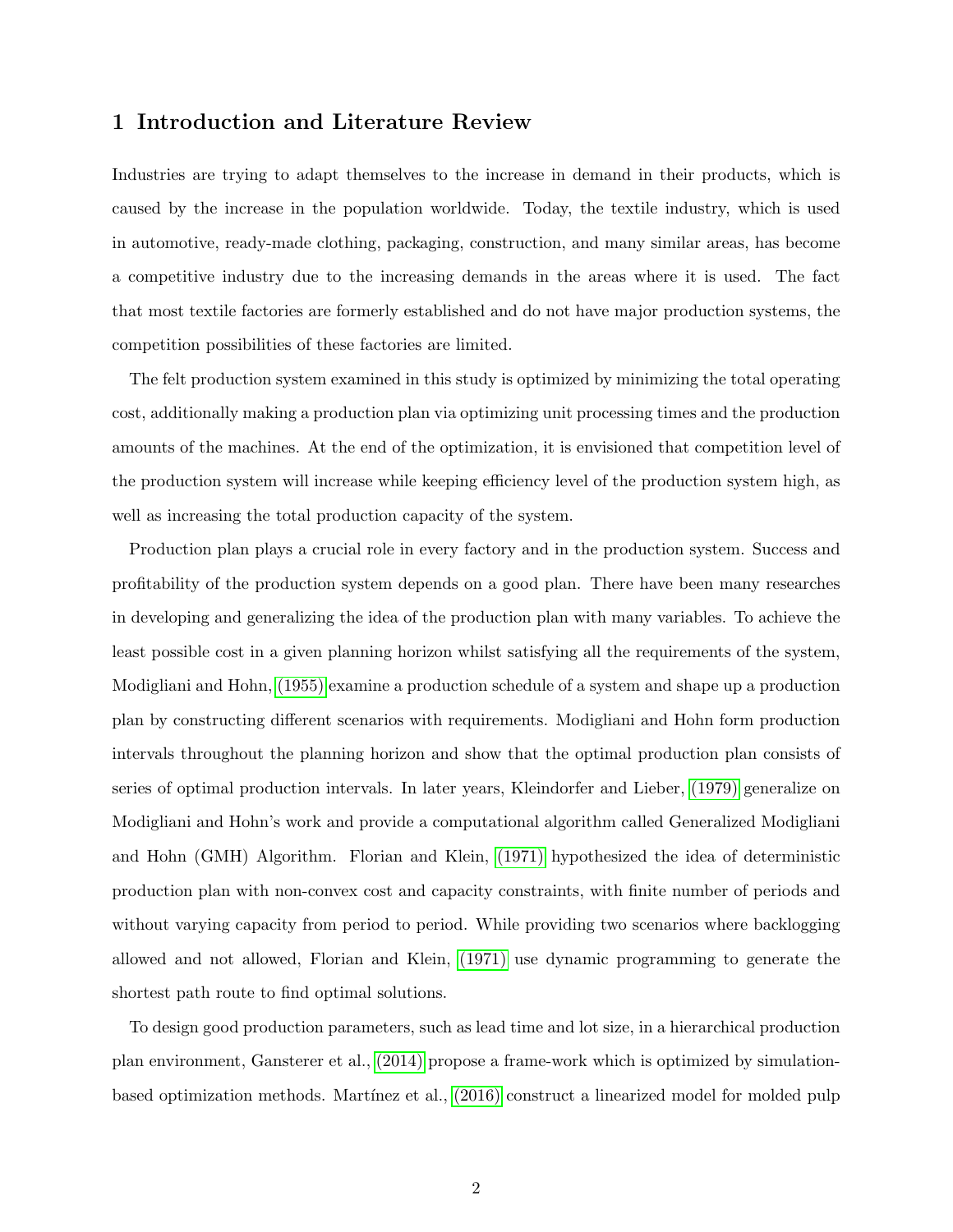packing industries production plan with the objective of minimizing total set up cost and inventory costs, to achieve this planning horizon is splitted into periods, and periods divided into slots. In their research, Naeem et al., [\(2013\)](#page-30-2) develop a dynamic programming model for minimizing the cost of manufacturing and remanufacturing system while minimizing inventory of the system and the backlog. The system in Naeem et al., [\(2013\)](#page-30-2) has finite number of stages within the planning horizon. With the proposed deterministic and stochastic dynamic programming model, Naeem et al., [\(2013\)](#page-30-2) produce policies how much to produce at each stage. In their work, Naeem et al., [\(2013\)](#page-30-2) show that the optimal production plan achieved by developing optimal policies for stages throughout the planning horizon. In work of Maria et al., [\(2003\),](#page-30-3) goal programming model is developed and for the multi-objective production plan problem, a Linear Psychical Programming is proposed. Yu et al., [\(2011\)](#page-31-0) generate two hybrid evolutionary methods named as gradient-based SPEA2 and gradient-based NSGA II, to optimize a nonlinear multi-objective production plan in mineral processing. In creation of production plan for continuous steel casting, Zhu et al., [\(2010\)](#page-31-1) propose a hybrid optimization model which minimizes the queues, starting time of the operations and conflicts of tasks by combining genetic algorithm and parallel-backward inferring algorithm, that works consecutively solve the model. To evaluate the model, Zhu et al., [\(2010\)](#page-31-1) create a simulation model based on cellular automata (CA). Li et al., [\(2009\)](#page-30-4) propose a hybrid cell evaluated genetic algorithm (CEGA) which merges genetic algorithm with fractional factorial design for creating a simulation based optimization method for a remanufacturing system's production plan in a stochastic environment with the objective of maximizing profit. With the proposed method, CEGA is more effective method to search global optimum than other simulation methods. In a very sensitive production system where the raw materials holding cost is high and raw materials have different processes to make different products, such as sawmill system, Maness and Norton, [\(2002\)](#page-30-5) propose multi period production plan model (M3PM) with the objective of maximizing the total net revenue. Proposed M3PM method consists of two segments: first one is Linear Programming (LP) algorithm named as resource coordinator which creates optimal levels of activities that meets the constraints, second one is a simulation model which constructs columns (activities) by using Dynamic Programming (DP) for the LP model.

Not all production systems are discrete. Dauzère-Pérès et al., [\(2000\)](#page-29-3) propose methods for the continuous-time production systems, where demands are satisfied continuously as well as raw mate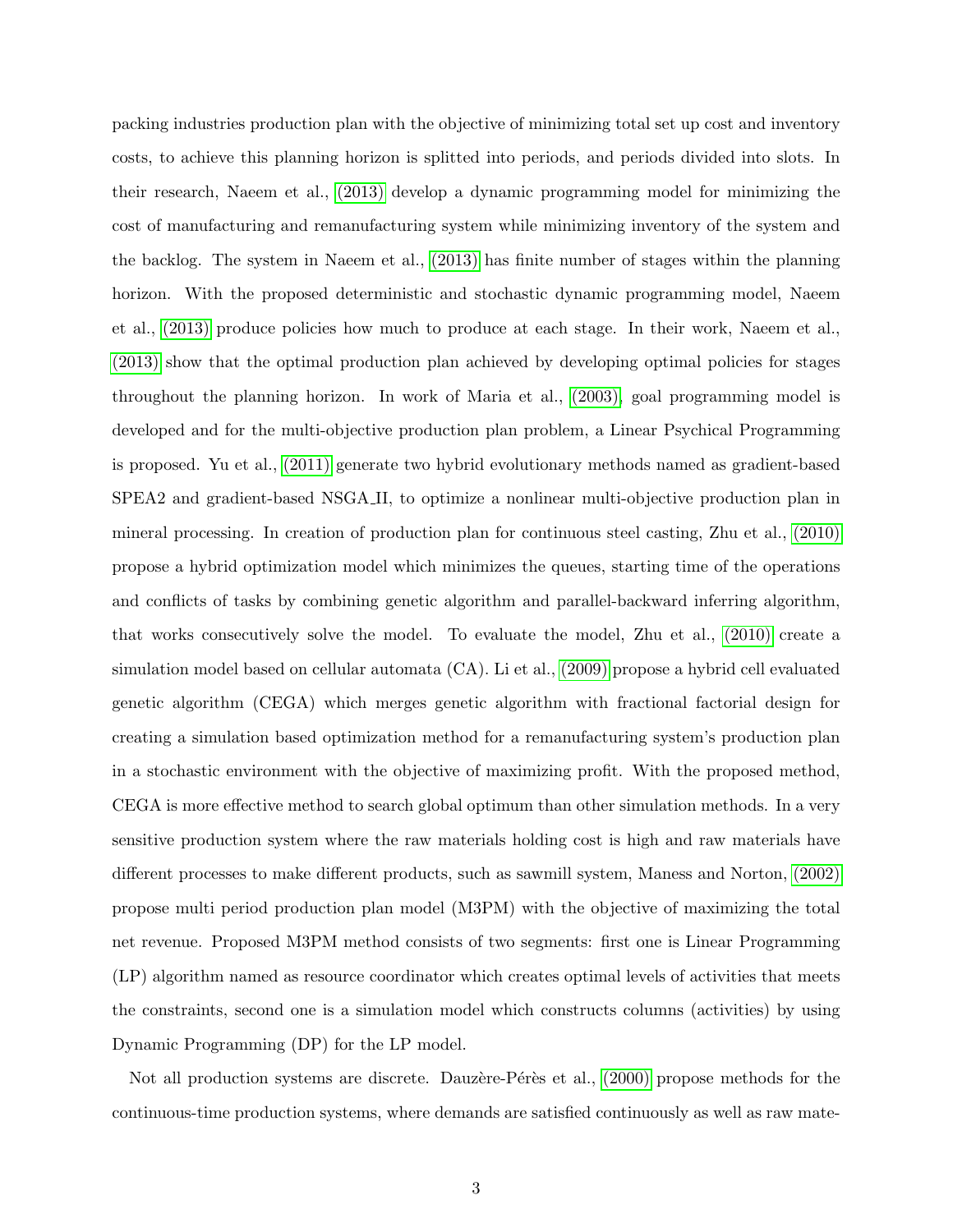rials arrives to the system successively. To generate a solving procedure for this problem, Dauzère-Pérès et al., [\(2000\)](#page-29-3) discuss that planning horizon should be breakdown into a periods and production rates of the machines should be allowed to change to reduce the cost within the period, called at switching times, not at the end of the period. The method, named as two-step iterative procedure, consists of two stages, at first stage production rates are optimized, at second stage switching times within the periods are optimized. Objective of this method is that minimizing the generated cost from backorder and inventory keeping within the production system. Main difference between our study and the problem in Dauzère-Pérès et al., [\(2000\)](#page-29-3) is that, our system is a discrete system with allowed work-in-process (WIP) accumulation, not a continuous one nor WIP disallowed. Therefore there is no need of changing the machine speed within a period. Additionally, our mathematical model is a nonlinear programming (NLP) formulation due to the machine speed constraints, whereas Dauzère-Pérès et al., [\(2000\)](#page-29-3) have a nonlinearity because of objective coefficients.

Production planning contains a lot-sizing problem (LSP), that is deciding how many products to produce in each period. Although in our production system there is a cutting operation, our study does not include the cutting stock problem (CSP) since the aim of our study to minimize cost while changing the unit processing times, thus we only consider the LSP within our production plan. In Gramani et al., [\(2009\),](#page-29-4) both LSP and CSP problems are considered for production planning in a furniture industry. Gramani et al., [\(2009\)](#page-29-4) say that, treating LSP and CSP problems separately, increases the global cost, hence propose a Lagrangian-based heuristic to combine and optimize the lot-cut problem (LCP) while generating lower cost.

One form of production planning is aggregated production plan (APP) which includes laying off, hiring and overtime. By combining dynamic programming and metaheuristic methods such as bat and bee algorithms, Luangpaiboon, [\(2017\)](#page-30-6) proposes an a method named as Two-Phase Approximation Method. The method first uses bat and bee algorithms to find feasible solutions for the APP problem, then this dynamic programming method choose the optimal algorithm for the problem. For finding an optimal APP, Leung and Wu, [\(2004\)](#page-30-7) come up with a stochastic robust optimization model with a nonlinear objective. To solve the problem as a linear problem, Leung and Wu, [\(2004\)](#page-30-7) introduce two deviational decision variables to the objective function. Offered robust optimization method is used later on forming of multi-site production plan for a company within the unclear environment with the objective of minimizing total cost. Wang and Yeh, [\(2014\)](#page-31-2)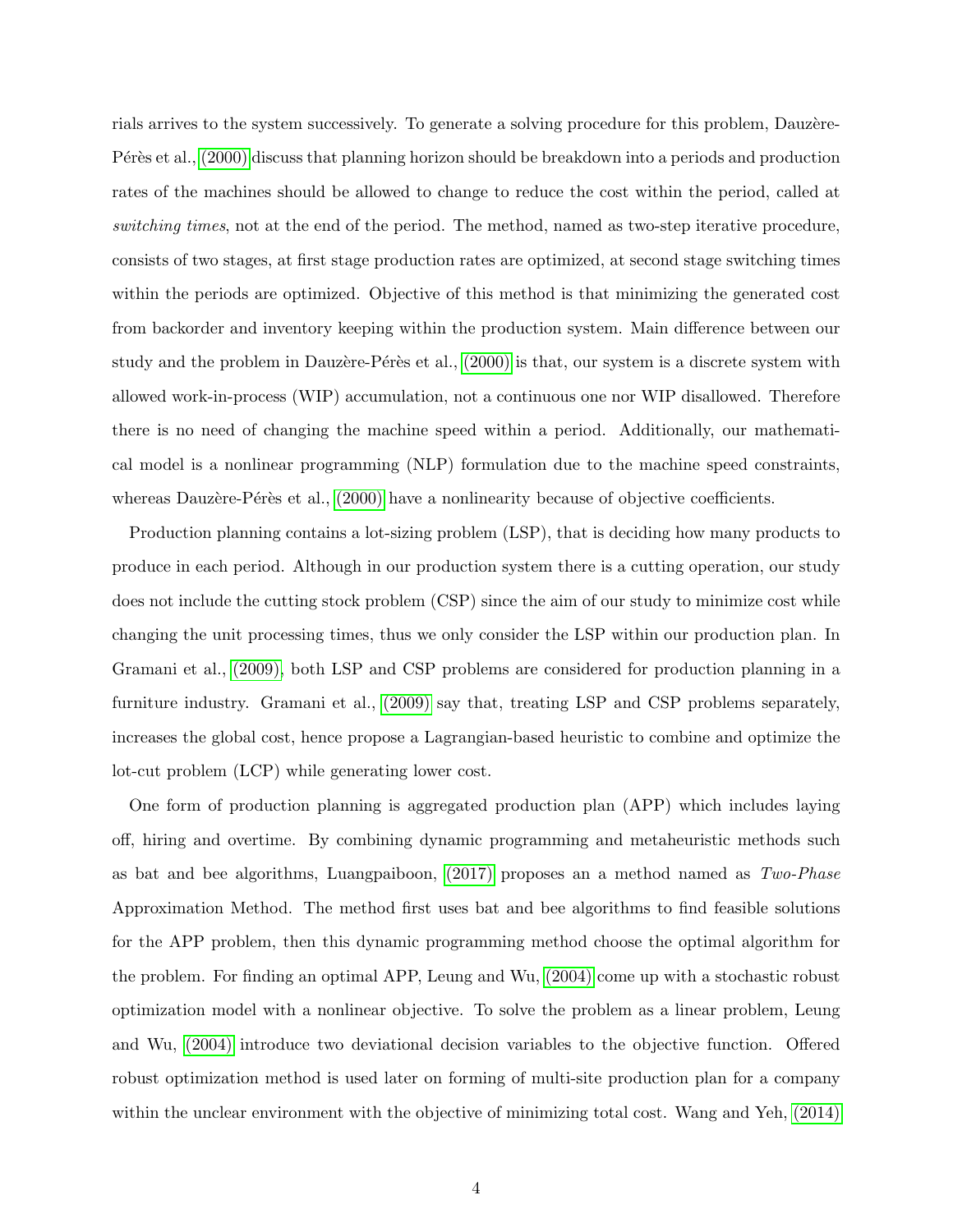find out that particle swarm optimization (PSO) is insufficient method for optimizing an APP with mixed integer linear programming model and propose a modified PSO (MPSO) which has sub-particles in contrast to the standard PSO. In measuring the efficiency of MPSO, Wang and Yeh, [\(2014\)](#page-31-2) use Genetic Algorithm (GA) and standard PSO and show that modification provides better results in accuracy, converge time and reliability. In creating an APP in a continuoustime environment Ganesh and Punniyamoorthy, [\(2005\)](#page-29-5) introduce a hybrid method for finding a global optimum which combines GA and simulated-annealing (SA) named as GA-SA. Ganesh and Punniyamoorthy, [\(2005\)](#page-29-5) optimize the continuous-time APP with the objective of minimizing the total cost while considering randomly generated production rates and planning horizons within the APP. In their work, Ganesh and Punniyamoorthy, [\(2005\)](#page-29-5) use GA, SA and hybrid GA-SA separately and conclude that proposed hybrid method works best among all three methods. Chakrabortty et al., [\(2015\)](#page-29-6) use a modified and specific variant of PSO named as linear reduction of inertia weight to solve the multi-period, multi-product integer linear programming APP problem with possibilistic environment (PE) and the objective of minimizing total cost. To solve the uncertainty which comes from PE, Chakrabortty et al., [\(2015\)](#page-29-6) propose fuzzy triangular membership function. With a case study, proposed PE-PSO method showed better qualities than GA and fuzzy based GA.

Modarres and Izadpanahi, [\(2016\)](#page-30-8) set up a linear multi-period, multi-objective APP for energy saving with some uncertain parameters and objectives of minimizing energy consumption, operating cost and carbon emission while considering production, inventory and backlog. Proposed solution method first uses goal attainment technique and then utilizes robust optimization method with aggregate constraint approach. Another approach for forming a multi-objective multi-period APP with uncertainty according to seasons, mixed integer nonlinear programming (MINLP) model of Goli et al., [\(2019\)](#page-29-7) with objectives of maximizing the customer satisfaction and minimizing the total cost. Goli et al., [\(2019\)](#page-29-7) create four seasons with different uncertain demands and design the model such that it can optimize every season separately. To deal with the uncertainty, robust optimization is introduced to the model. After clarifying the uncertainty, goal programming with the algorithms multi-objective invasive weed optimization algorithm and non-dominated sorting genetic algorithm are introduced to solve the model. After the optimization with applying Taguchi Method, the efficiency is improved by finding the best set of parameters of the proposed model.

Key processes like mining, drilling or, in general extracting raw materials, happens outside of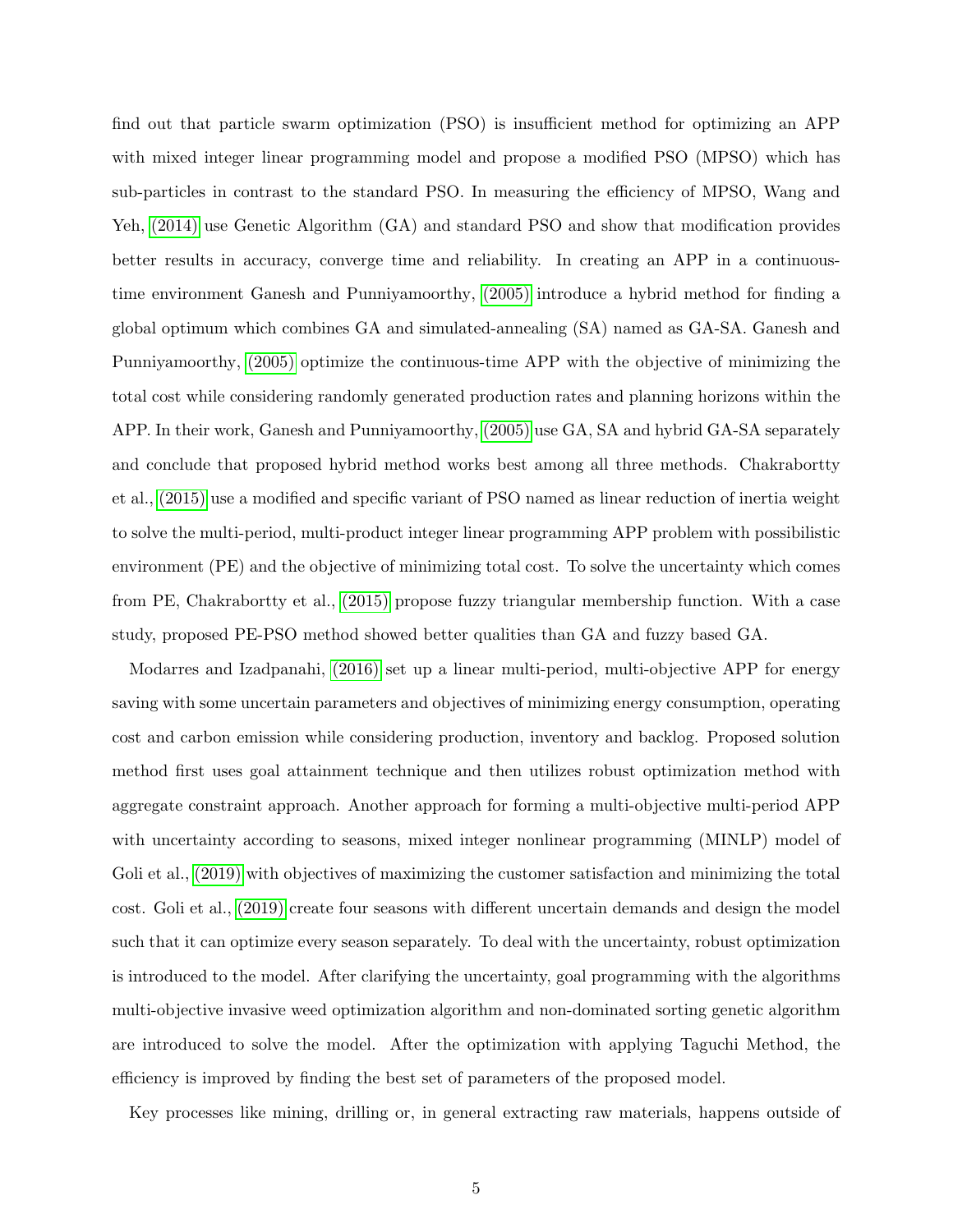the factory environment. Hence, not all production plans have to be in a factory environment. In organizing a production plan in an open-pit mine which consists of set of blocks with different attributes, Shishvan and Sattarvand, [\(2015\)](#page-31-3) discuss a new metaheuristics which derives from Ant Colony Optimization to maximizing the total profit. Shishvan and Sattarvand, [\(2015\)](#page-31-3) show that the proposed metaheuristics are Max-Min Ant System and the Ant Colony System can solve the open-pit mine problem with any type of nonlinear constraints and objective function. Establishing a production plan for petroleum refineries, Neiro and Pinto, [\(2005\)](#page-30-9) propose a extended model that is a multiperiod MINLP problem with uncertainty which is derived from the Pinto and Moro's model. The objective function is maximizing the profit while taking inventory levels, operation and raw materials costs into consideration and solved by using MINLP algorithms. In a uncertain environment with significant changes in market demands, companies may use reconfigurable manufacturing system (RMS) to adapt to changes. To utilize RMS effectively Abbasi and Houshmand, [\(2011\)](#page-29-8) proposes a MINLP model with stochastic order environment.The RMS model optimizes the production tasks within the planning horizon as well as optimizing the batch sizes to minimize the inventory. The RMS model objective is maximizing profit while considering production costs, inventory costs and changeover costs from single-task to multiple-task production. Proposed solving procedure is finds optimal/near-optimal output using GA. Zhao et al., [\(2016\)](#page-31-4) introduce a MINLP model with the objective of maximizing the overall profit for ethylene plant while considering inventory, processing operations, materials, energy consumption and energy utilization which is more efficient than the base model. Zhao et al., [\(2016\)](#page-31-4) create two scenarios with same planning horizons and different number of periods and noted that as the number of periods increases (as the system becomes continuous time), the quality of the solution and profit increases, the size of the model increases, thus increases the computational time.

In this study, for developing and optimizing the felt production system, we proposed a NLP production model with the objective of minimizing the total production cost which consists of processing cost, inventory holding cost, transportation cost of the inventories and energy consumption of the machines. We aim to minimize the objective function with lot sizing which will be achieved by rearranging the machine speeds (unit processing times) at each period according to the demand. To solve the proposed mathematical model in polynomial time we developed a heuristic named as Two-Phase method to get a near-optimal solution for the proposed mathematical model. We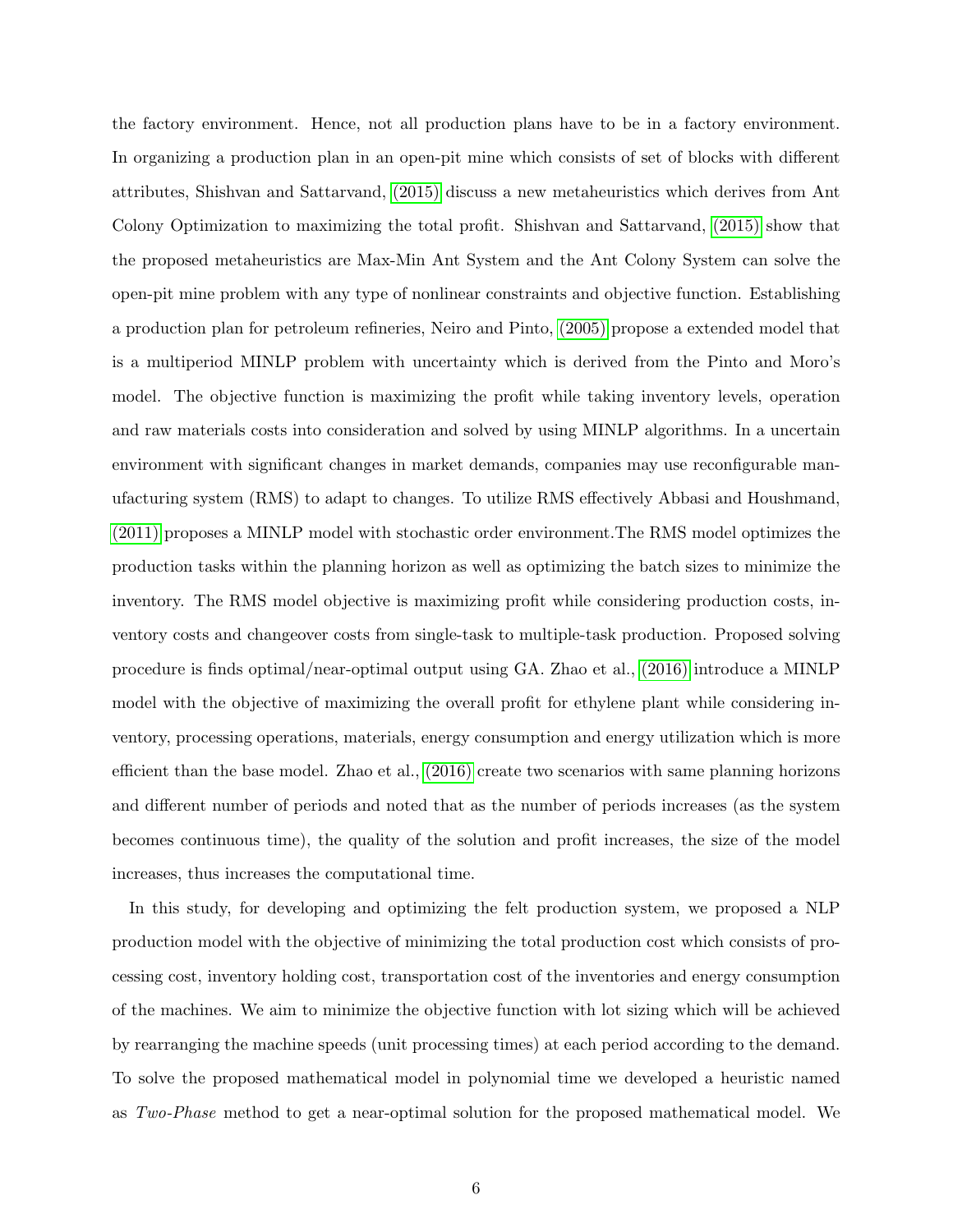tested the system under three different scenarios generated with three key parameters which are planning horizon of the production, maximum inventory levels and plant capacity.

The contributions of this research to the literature can be summarized as follows:

- We propose a NLP model for the felt production system which creates a production plan by changing machine speeds at the beginning of each period within the planning horizon.
- We develop a linear programming based *Two-Phase* heuristic, which works at polynomial time to get a near-optimal solution for the nonlinear model.
- We test the performance of  $Two-Phase$  heuristic on randomly generated instances. The results indicate that Two-Phase can find near optimal production plan and machine speeds for real size instances in acceptable time.

# 2 Problem Definition

In this study, we focus on the machine speed optimization and lot sizing problem in an existing felt production facility. The proposed production plan aims to minimize the total cost by decreasing the inventory levels, deciding what to produce and when to produce by dynamically changing the machine speeds (unit processing times of the machines) within the planning horizon  $T$ . Planning horizon  $T$  is divided into periods  $t$  to create a efficient plan for deciding the unit processing times of the machines as well as satisfying demands of the considered periods.

In the felt production system, there are three different machines which are named as Production Line 1 (PL1,  $m = 1$ ), Production Line 2 (PL2,  $m = 2$ ) and Cutting Machine (CM,  $m = 3$ ). In PL1. there are three operations, these are mixing, carding and needling. These mechanical operations turn the raw material into the compact felt products. At the end of the PL1, the felt is rolled into a cylinder. In PL2, compact felt products go through chemical process by chemicalization operation and free conveyor dryer machine. Similar to PL1 chemical felts are rolled into a cylinder at the end of the PL2. CM is cutting the felt product into the plaque shapes. According to these machines, there are four different types of products with respect to their production line and machine routing. These are: Non-Chemical Cylinder, Non-Chemical Plaque, Chemical Cylinder and Chemical Plaque.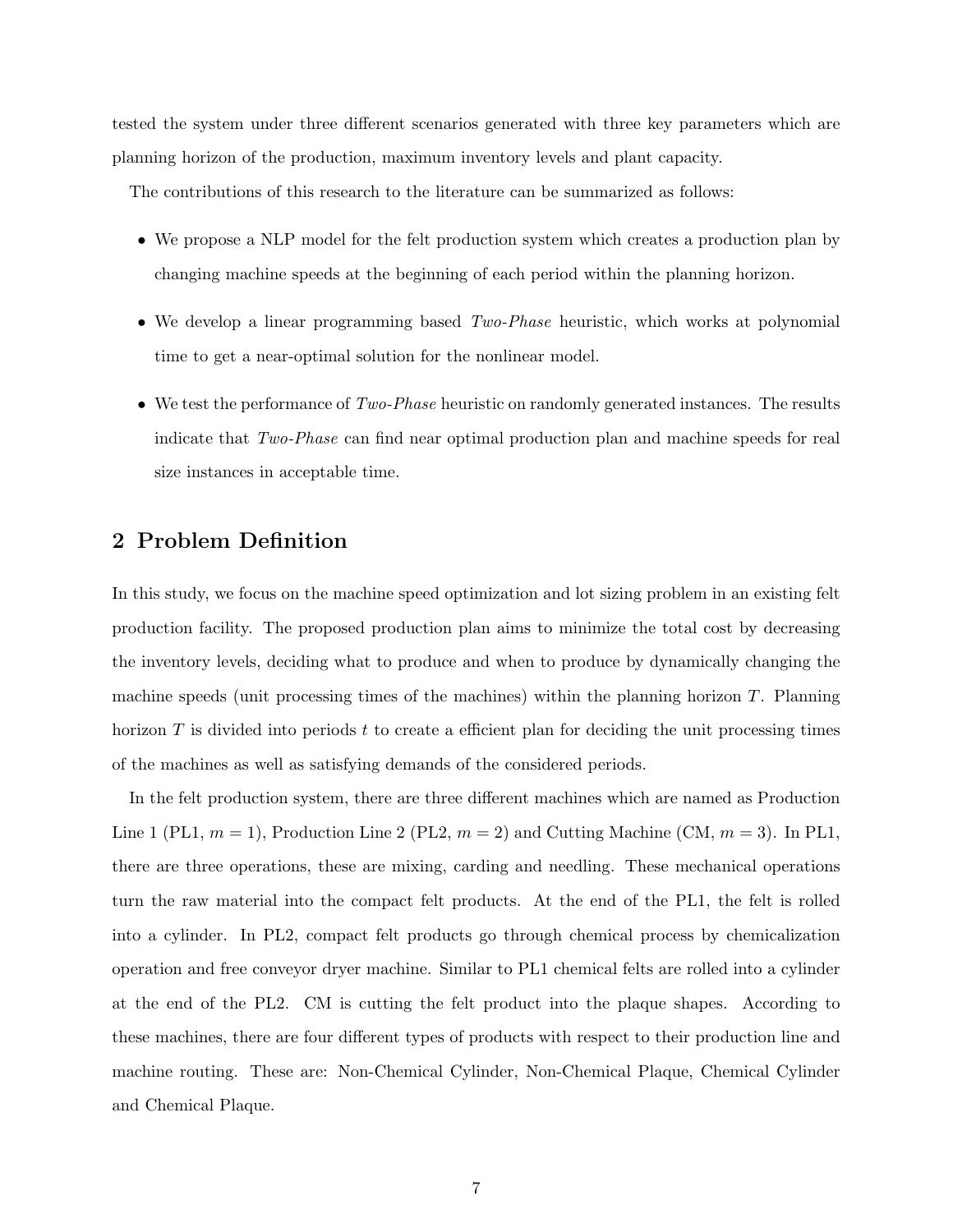- Non-Chemical Cylinder  $(i = 1)$ : Raw material goes through only PL1 and becomes an end item.
- Non-Chemical Plaque  $(i = 2)$ : Raw material goes through PL1 and CM respectively and becomes an end item.
- Chemical Cylinder  $(i = 3)$ : Raw material goes through PL1 and PL2 respectively and becomes an end item.
- Chemical Plaque  $(i = 4)$ : Raw material goes through PL1, PL2 and CM respectively and becomes an end item.

Raw material processing in the system always starts in PL1. Production can not start in PL2 nor in CM, since the inputs to these machines inputs are basic compact felts which are only produced in PL1. Machine routing sequence defines the product types, thus it is not possible to change the production routing. For example it is not possible to produce a Chemical Plaque with a sequence of PL1-CM-PL2, since PL2 takes basic compact felts as a cylinder unit, not as a plaque unit. This makes the production system a flow-shop. In Figure 1, the layout of the production system can be seen.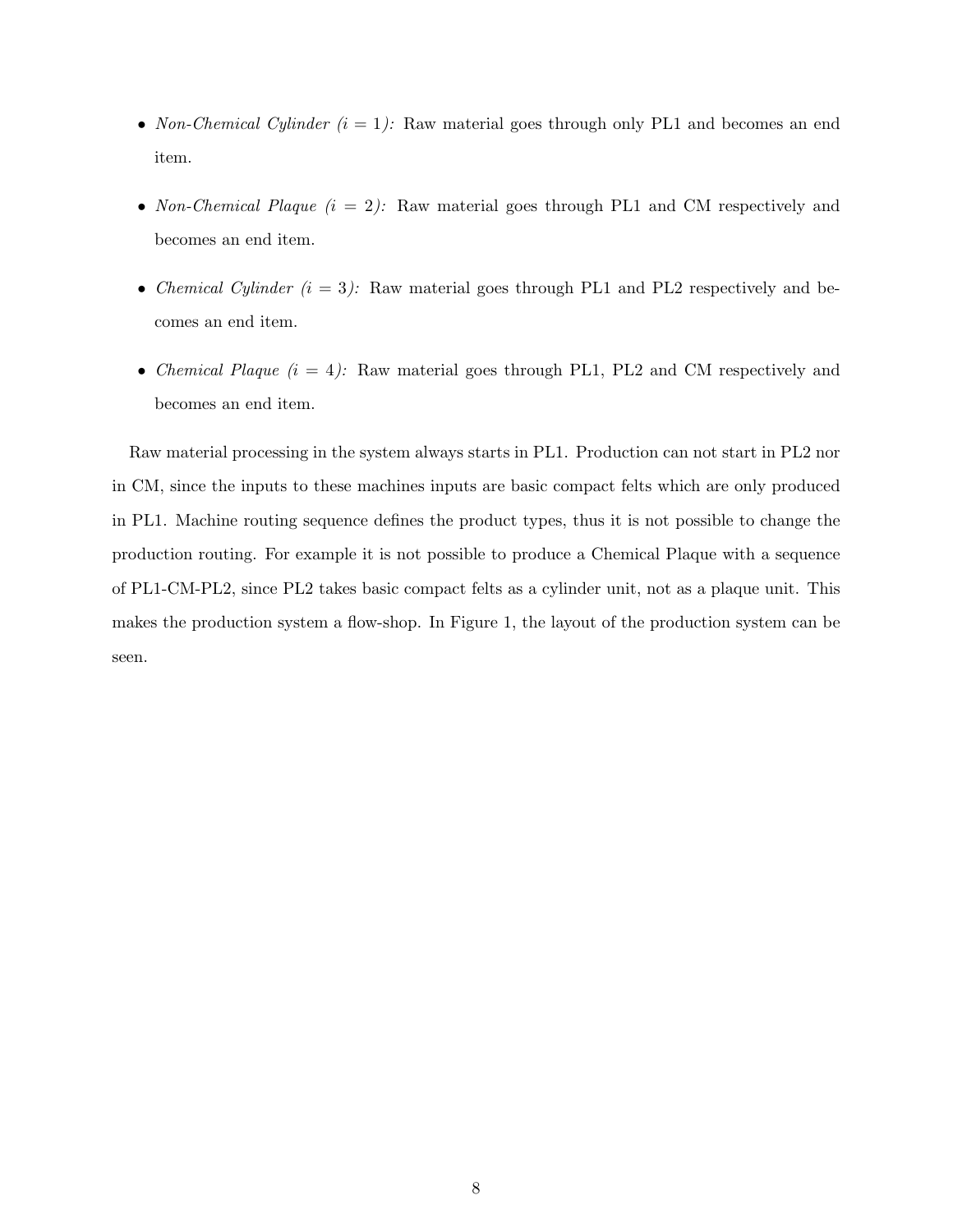

Figure 1: Facility layout for felt production

$$
\mathbf{A} = \begin{bmatrix} 1 & 0 & 0 \\ 1 & 0 & 1 \\ 1 & 1 & 0 \\ 1 & 1 & 1 \end{bmatrix} \quad \mathbf{P} = \begin{bmatrix} 1 & 0 & 0 \\ 1 & 3 & 0 \\ 1 & 2 & 0 \\ 1 & 2 & 3 \end{bmatrix}
$$
  
(a) (b)

Figure 2: (a) Production route matrix  $\mathbf{A}_{im}$ , (b) production sequence matrix  $\mathbf{P}_i$  of product i

Figure 2a shows product-machine assignment as A matrix. For example, chemical cylinders  $(i = 3)$  are processed in PL1  $(m = 1)$  and PL2  $(m = 2)$ , In the **A** matrix this is shown as 1 in the corresponding  $(i, m)$  cells, i.e.,  $\mathbf{A}_{31} \mathbf{A}_{32}$  1 and  $\mathbf{A}_{33}$  is 0, since the chemical cylinder  $(i = 3)$  does not go through the cutting operation. Whereas in Figure 2b, shows the precedence relationship **P** of the products in particular,  $P_i$  represents the sequence of the machines that product i visits respectively.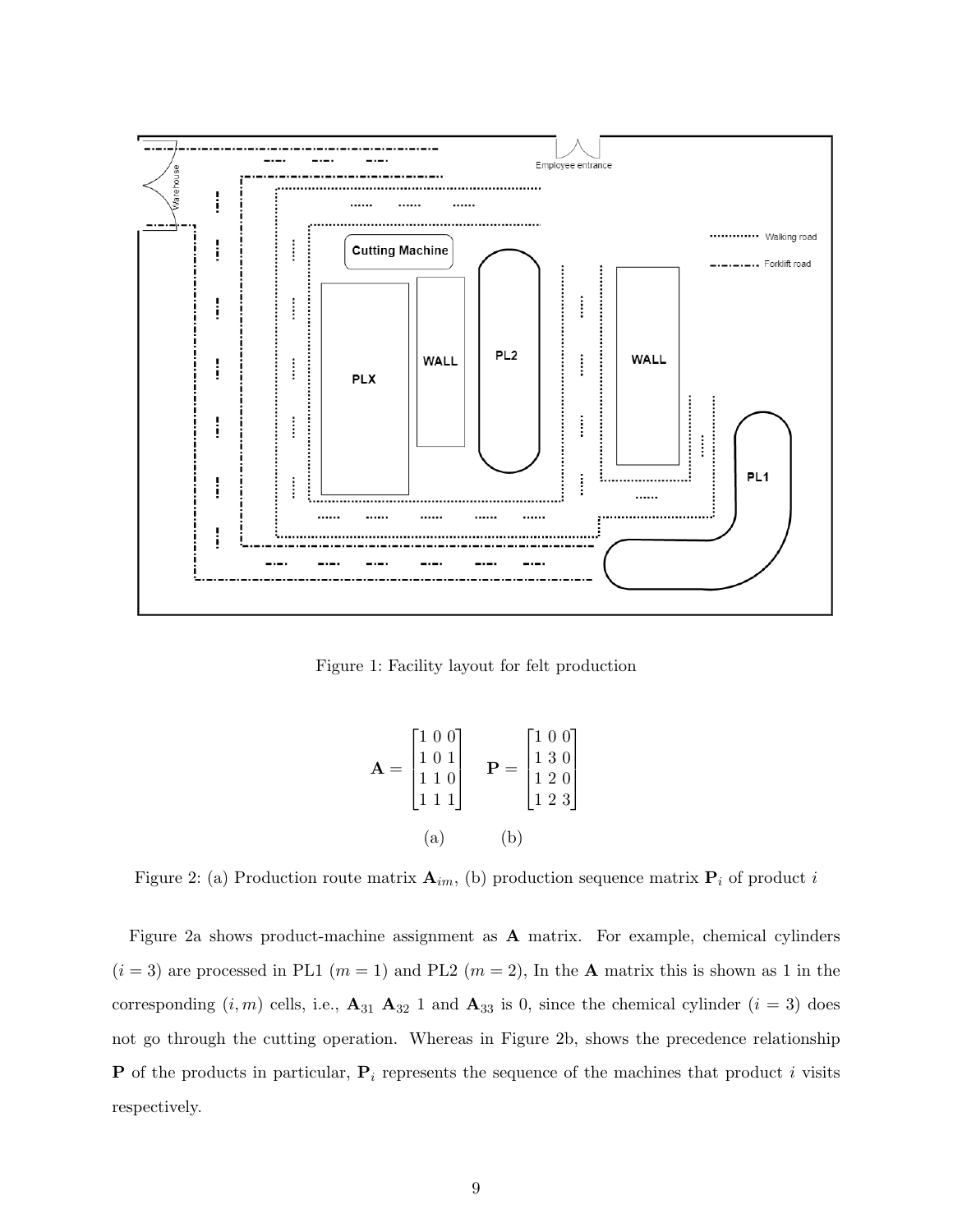For computational simplicity, the machine speeds are converted to the unit processing time of a machine, which simply shows the time it takes to produces one unit of a product in the unit of minute per unit. The unit processing time on machine m is limited by the lower bound  $v_m^{min}$  and the upper bound  $v_m^{max}$ . The unit processing time and the machine speed are inversely proportional. That is as the unit processing time decreases the machine speed increases. High machine speeds consume more energy and the energy cost of the system increase in parallel. Hence, we assume that all machines are operating at  $v_m^{min}$  and aim to optimize the machine speeds to decrease the energy consumption. Cost of energy consumed by the machine m in one minute is represented as  $r_m$ . Total energy consumption of the machine m in a production cycle is the multiplication of  $r_m$ with the unit processing time. Daily production capacity of the machines is the same for every machine and expressed as  $m_t$ .

In every period t, there is a demand for each product type  $(d_{it})$  that must be satisfied throughout the planning horizon  $T$ . At the end of the periods, it is possible to keep products as end item in the warehouse with the cost of  $h_i$  for satisfying the demand in the following periods. Alternatively, it is practical to keep work-in-process (WIP) inventory at the warehouse with the cost of  $(w_i)$ between the periods. In the case of inventory accumulation, forklifts transport the products to the warehouse from the factory level, generating the inventory transportation (IT) cost  $(\bar{t}_i)$ .

| Parameters             |                                      |           |                                             |  |  |
|------------------------|--------------------------------------|-----------|---------------------------------------------|--|--|
|                        | set of products                      | $r_m$     | operating cost of machine $m$               |  |  |
|                        | number of products                   | $t_i$     | IT cost of product $i$                      |  |  |
| т                      | set of periods                       | $c_m$     | VAO made by machine $m$                     |  |  |
| T                      | number of periods (planning horizon) | $h_i$     | end item IH cost of product $i$             |  |  |
| М                      | set of machines                      | $w_i$     | WIP holding cost of product $i$             |  |  |
| M                      | number of machines                   | $d_{it}$  | demand of product $i$ in period $t$         |  |  |
| ${\bf A}_{im}$         | production route matrix              | $m_t$     | plant capacity of the factory in period $t$ |  |  |
| ${\bf P}_i$            | production sequence matrix           | $u^{max}$ | WIP inventory capacity                      |  |  |
| $v_m^{min}, v_m^{max}$ | lower and upper bounds on the        | $s^{max}$ | end item inventory capacity                 |  |  |
|                        | unit processing time of machine $m$  | L         | a unit of product in meters                 |  |  |

Table 1: List of the parameters

For formulation simplicity, we assume that production cost of a product is distributed into the machines. In other words, production cost of the products consist of all the value added operations (VAO) that made by that machine. For example, in PL2 there is a chemicalization and drying processes to compact felt. With these processes, basic compact felt is turned to insulated felt. These operations as a whole adds value to the product. Raw materials that is consumed and the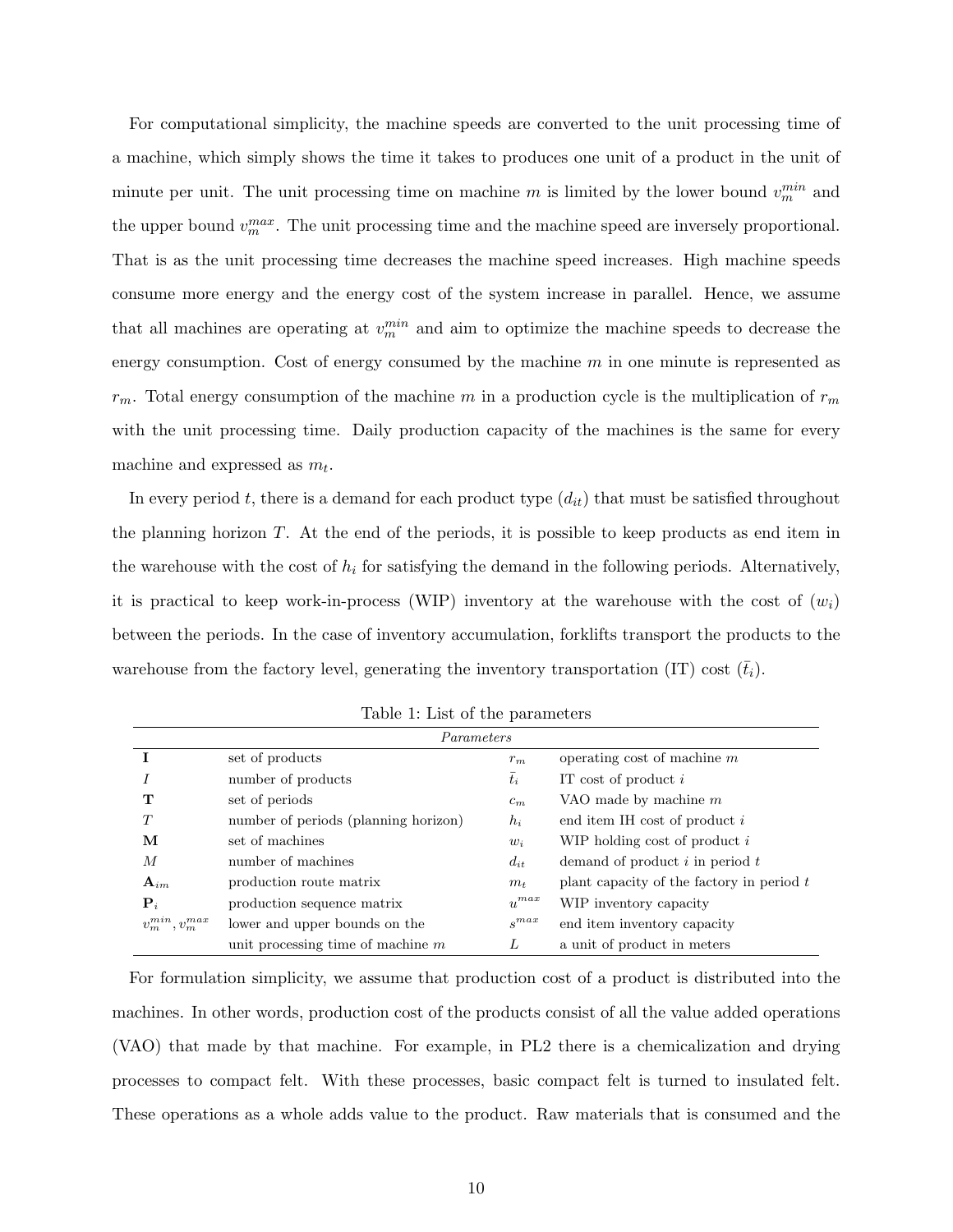machining parts that is used in these processes are shown as  $c_m$ , VAOs that happened on the product  $i$  by machine  $m$ . By this adjustment, machines and their operations generate cost, not the product type as a whole.

The proposed production plan aims to minimize the total cost by decreasing the inventory levels, deciding what to produce when to produce all by dynamically changing the machine speeds (unit processing times of the machines) at the start of the each period  $t$ , throughout the planning horizon T. We aim to achieve just-in-time (JIT) production at the end of the production.

This paper is organized at follows: Section 3 explains the followed solution method in detail. Section 3.1 explains the LSMS model and Section 3.2 describes the developed Two-Phase Heuristic. Section 4 shows computational results of the Two-Phase Heuristic performance according to the generated scenarios. The behaviour of the system according to the unit processing time and demand is analyzed explained at Section 4.1, the total production and inventory explained in Section 4.2. Section 5 concludes the paper together with some comments on the future work.

## 3 Solution Method

We first propose a NLP formulation for the LSMS problem in Section 3.1. The problem complexity of the LSMS problem is discussed in the same section. Then to produce near-optimal solution in polynomial time, our Two-Phase Heuristic is introduced in Section 3.2.

The model we proposed is NLP which will be discussed in Section 3.1. With the aim of solving the model in a polynomial time, we created a heuristic named as Two-Phase which will be explained in Section 3.2.

#### 3.1 Mathematical Formulation

We proposed an NLP model with the objective of minimizing the total cost while taking into account unit processing time, plant capacity and inventory constraints of the felt production system. In this production plan we allowed to change the machine speeds, in other words, unit processing times of the machines by overloading the machines in a period within the acceptable boundaries. Decreasing the unit processing time of the machine (increasing the machine speed) from its original time generates a penalty which corresponds to the energy consumption of the machine. By this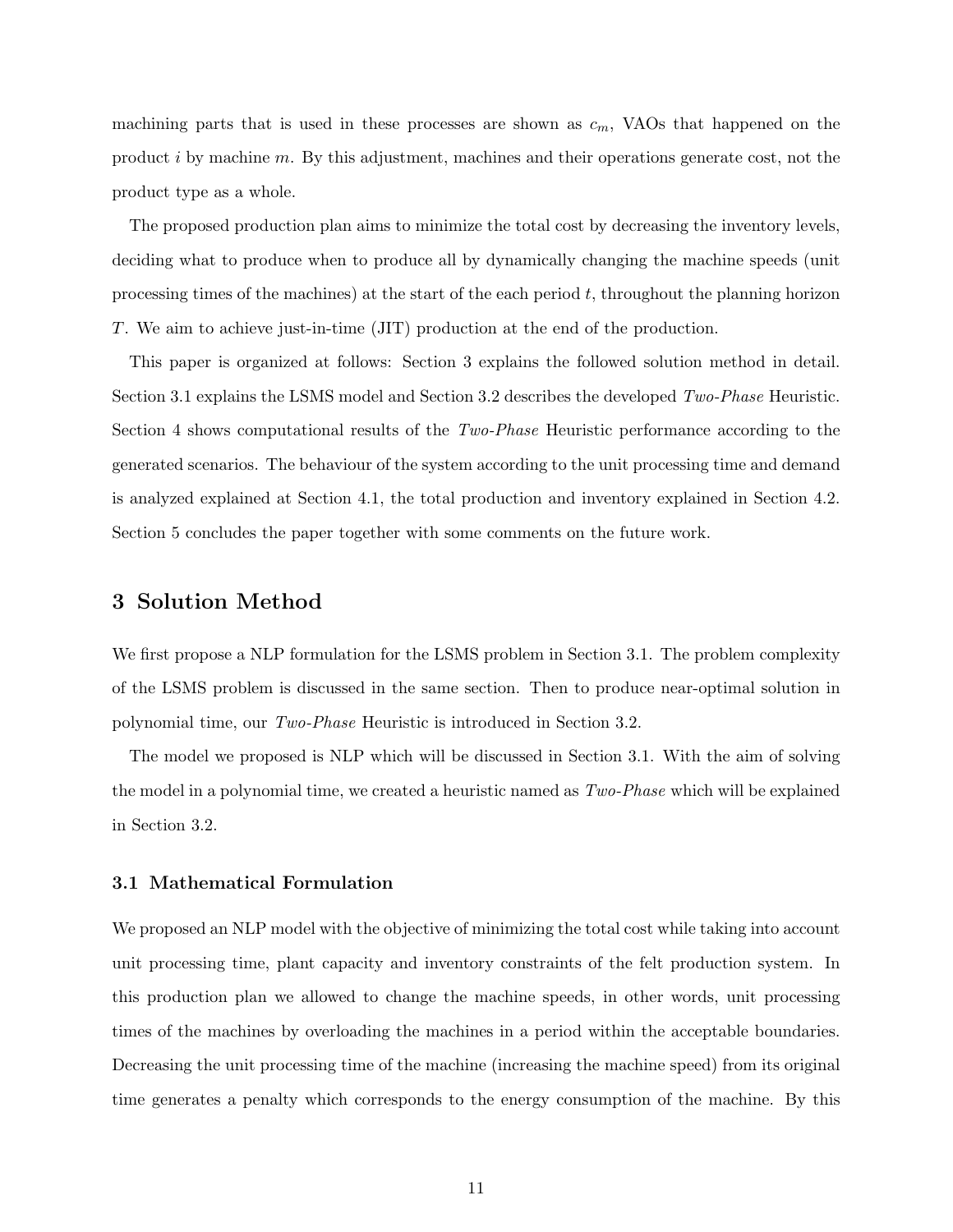idea, we proposed our mathematical model with consideration of changing the unit processing times of the machines at the start of each period.

| Table 2: List of decision variables |                                     |           |                                    |  |
|-------------------------------------|-------------------------------------|-----------|------------------------------------|--|
| <i>Decision Variables</i>           |                                     |           |                                    |  |
| $v_{mt}$                            | unit processing time on machine $m$ | $y_{imt}$ | amount of production of product i  |  |
|                                     | in period $t$                       |           | on machine $m$ in period $t$       |  |
| $S_{it}$                            | inventory level of product $i$      | $u_{it}$  | WIP inventory level of product $i$ |  |
|                                     | at the end of period $t$            |           | at the end of period $t$           |  |

Table 2: List of decision variable

Objective function [\(1\)](#page-12-0) consists of summing all cost which are production, inventory holding and transportation cost then subtracting machine speed penalty within a period until the end of the planning horizon. Normally, we want to add the machine speed penalty to the objective. But we have  $v_{mt}$  unit processing time as decision variable which is inversely proportional to the machine speed. Hence, in the objective machine speed penalty appears with a minus sign. With this modification of the penalty, we ensure that the unit processing times of the machines change according to the demand requirements of the periods.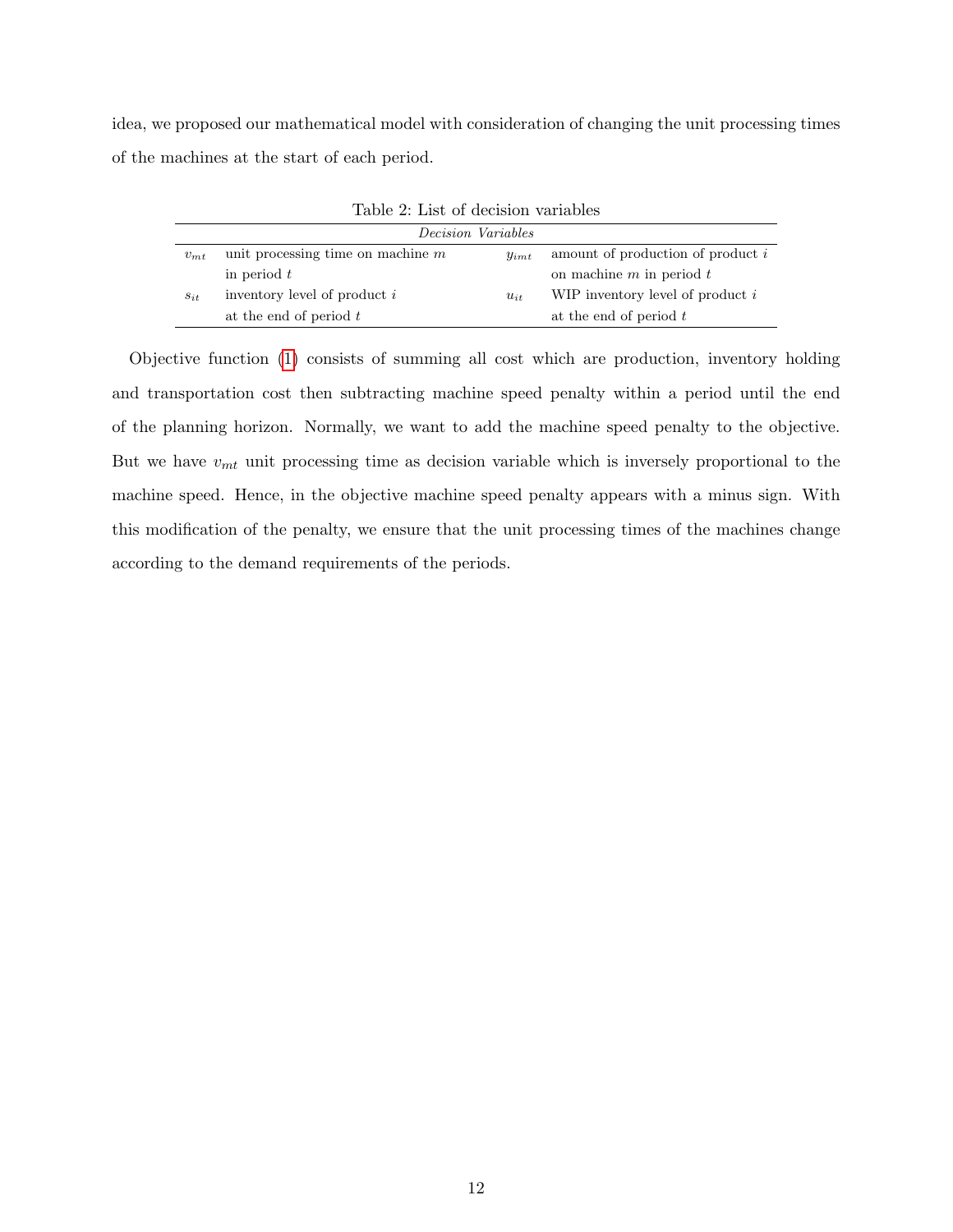#### Lot Sizing and Machine Speed (LSMS) Model:

<span id="page-12-10"></span><span id="page-12-9"></span><span id="page-12-7"></span>i∈I

$$
\min z = \sum_{t \in T} c_m y_{imt} + \sum_{i \in I} \left\{ s_{it}(h_i + \bar{t}_i) + u_{it}(w_i + \bar{t}_i) \right\} - \sum_{m \in M} r_m v_{mt} \tag{1}
$$

<span id="page-12-2"></span><span id="page-12-1"></span><span id="page-12-0"></span>
$$
\sum_{i \in I} y_{imt} v_{mt} \le m_t \qquad \qquad \forall m \in M, \quad \forall t \in T \tag{2}
$$

<span id="page-12-3"></span>
$$
y_{imt} \leq \left(\sum_{t \in T} d_{it}\right) \mathbf{A}_{im} \qquad \forall i \in I \quad \forall t \in T \tag{3}
$$

$$
\sum_{t \in T} y_{i1t} = \sum_{t \in T} y_{i2t} \qquad \text{for } i \in \{3, 4\} \tag{4}
$$

<span id="page-12-5"></span><span id="page-12-4"></span>
$$
s_{it-1} + y_{im^*t} = d_{it} + s_{it} \qquad \qquad \forall i \in I, \ \forall t \in T
$$
 (5)

<span id="page-12-6"></span>
$$
u_{2t-1} + y_{21t} = y_{23t} + u_{2t} \qquad \forall t \in T
$$
 (6)

<span id="page-12-8"></span>
$$
u_{4t-1} + y_{42t} = y_{43t} + u_{4t} \qquad \qquad \forall t \in T \tag{7}
$$

$$
v_m^{min} \le v_{mt} \le v_m^{max} \qquad \qquad \forall m \in M, \quad \forall t \in T \tag{8}
$$

$$
\sum_{i \in I} s_{it} \le s^{max} \qquad \qquad \forall t \in T \tag{9}
$$

$$
\sum_{i \in I} u_{it} \le u^{max} \qquad \qquad \forall t \in T \tag{10}
$$

$$
u_{it} = 0 \qquad \qquad \forall t \in T, \text{ for } i \in \{1, 3\} \tag{11}
$$

In constraints [\(2\)](#page-12-1) the total production time in a given machine must not exceed the available time  $m_t$ . Constraint [\(2\)](#page-12-1) are nonlinear due to the multiplication of the decision variables  $y_{imt}$  and  $v_{mt}$ . This makes the LSMS formulation a nonlinear model.

In the product-machine A matrix, cells can only take binary values indicating the presence of the production. The value of  $\mathbf{A}_{32}$  is one, meaning that there is a production of the product  $i = 3$  in the machine  $m = 2$ . The value of  $\mathbf{A}_{33}$  is zero, showing that there is no production of the product  $i = 3$  in the machine  $m = 3$ . By multiplying the total demand with **A** matrix in constraint [\(3\)](#page-12-2), we ensure that only the feasible product types at given machines can be produced as well as allowing machines to produce more products than that periods demand to keep inventory if necessary.

#### **Lemma 1.** The LSMS model is a non-convex nonlinear model.

**Proof.** In order to have a convex mathematical model, the objective function and the equality constraints should be linear and the less-than-or-equal-to constraints should be convex. The con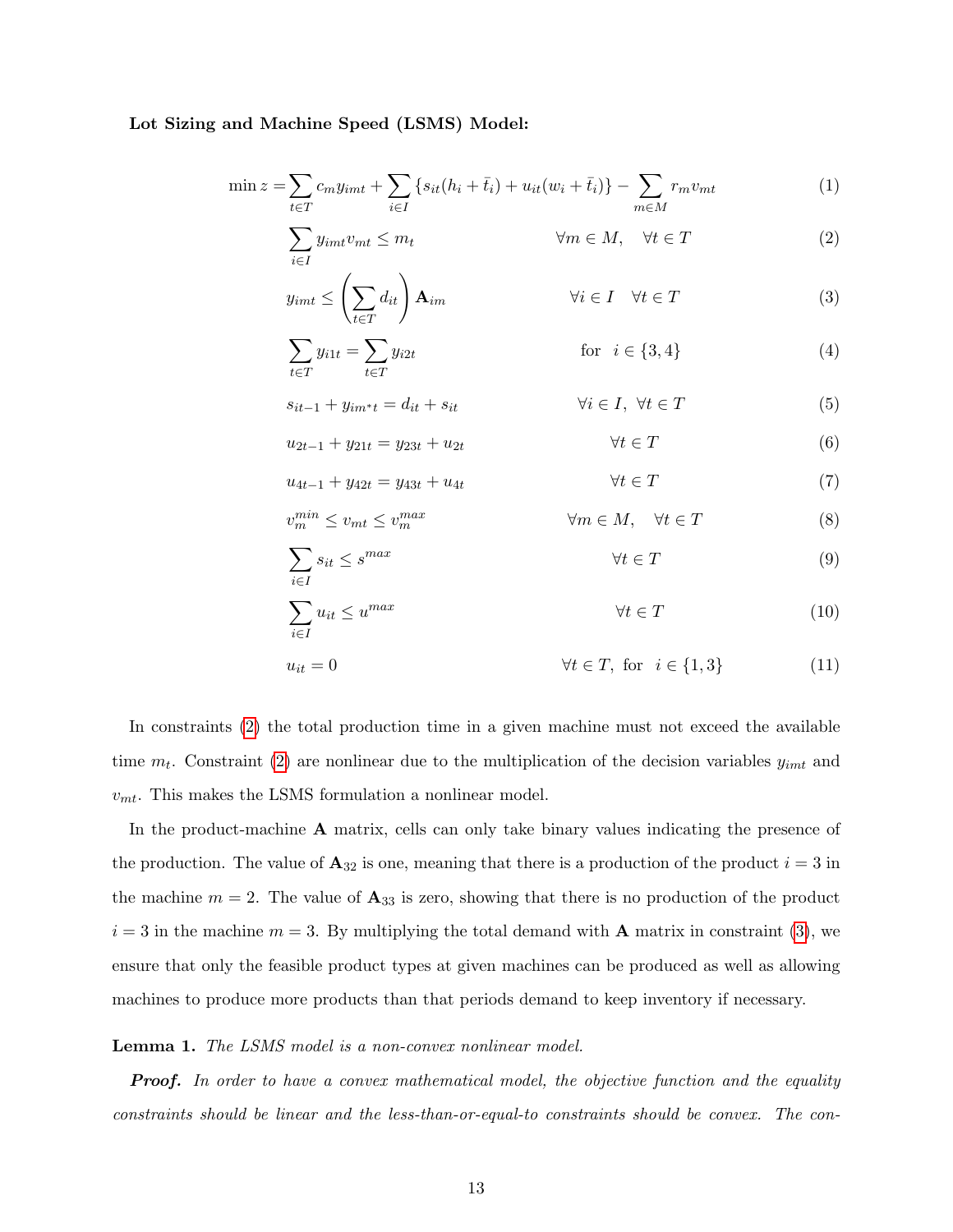straints (2) include decision variables  $y_{imt}$  and vmt multiplied. That is, these constraints are not convex which results that the LSMS model to be non-convex.  $\Box$ 

One of the main assumptions of the production system is that there will be no WIP products from  $m = 1$  to  $m = 2$ . Idea behind this assumption is that products that unloaded from  $m = 1$ can be loaded on  $m = 2$  via crane system which is embedded between that two production lines. Constraint [\(4\)](#page-12-3) assure that, total chemical type  $(i = 3, 4)$  production in  $m = 1$  (PL1) is equal to total chemical type production in  $m = 2$  (PL2). Constraints [\(4\)](#page-12-3) show that the chemical products can not start their production on  $m = 2$  unless they have been produced in  $m = 1$  first. At the same time, with constraint [\(4\)](#page-12-3), system does not generate any WIP products between  $m = 1$  and  $m=2.$ 

Some periods may be overloaded with demand, which results in exceeding the daily capacity of the production system. To reduce this overload on the production system before these periods it is possible keep the excessive production as end item inventory. Constraints [\(5\)](#page-12-4) are the end item inventory balancing constraints for each product type at the end of a period. All products become end product when they finish their machine routing in their sequence matrix P. To guarantee keeping only end item products as end item inventory, the decision variable  $y_{imt}$  is written as  $y_{im^*t}$ , where  $m^*$  is the last machine in the production sequence matrix  $P_i$ .

It is possible to keep WIP inventory which only consist of plaque type  $(i = 2, 4)$  of products on machine  $m = 1$  to  $m = 2$  and  $m = 3$ . Constraints [\(6\)](#page-12-5) and [\(7\)](#page-12-6) show that the WIP inventory balances at the end of each period. Constraints [\(11\)](#page-12-7) ensure that no WIP inventories is generated between the machines  $m = 1$  and  $m = 2$ .

Each machine in the production system has their unit processing time independent from the product type that they produce, and their unit processing time bounds, which can be seen from Constraints [\(8\)](#page-12-8), representing the lower and upper bounds of the unit processing time of the machines.

Constraints [\(9\)](#page-12-9) and [\(10\)](#page-12-10) show the total allowed end and WIP item inventories in a period, respectively. Since it is assumed that cylinder type and plaque type of products have the same volume, there is no need to separate product types in the summation.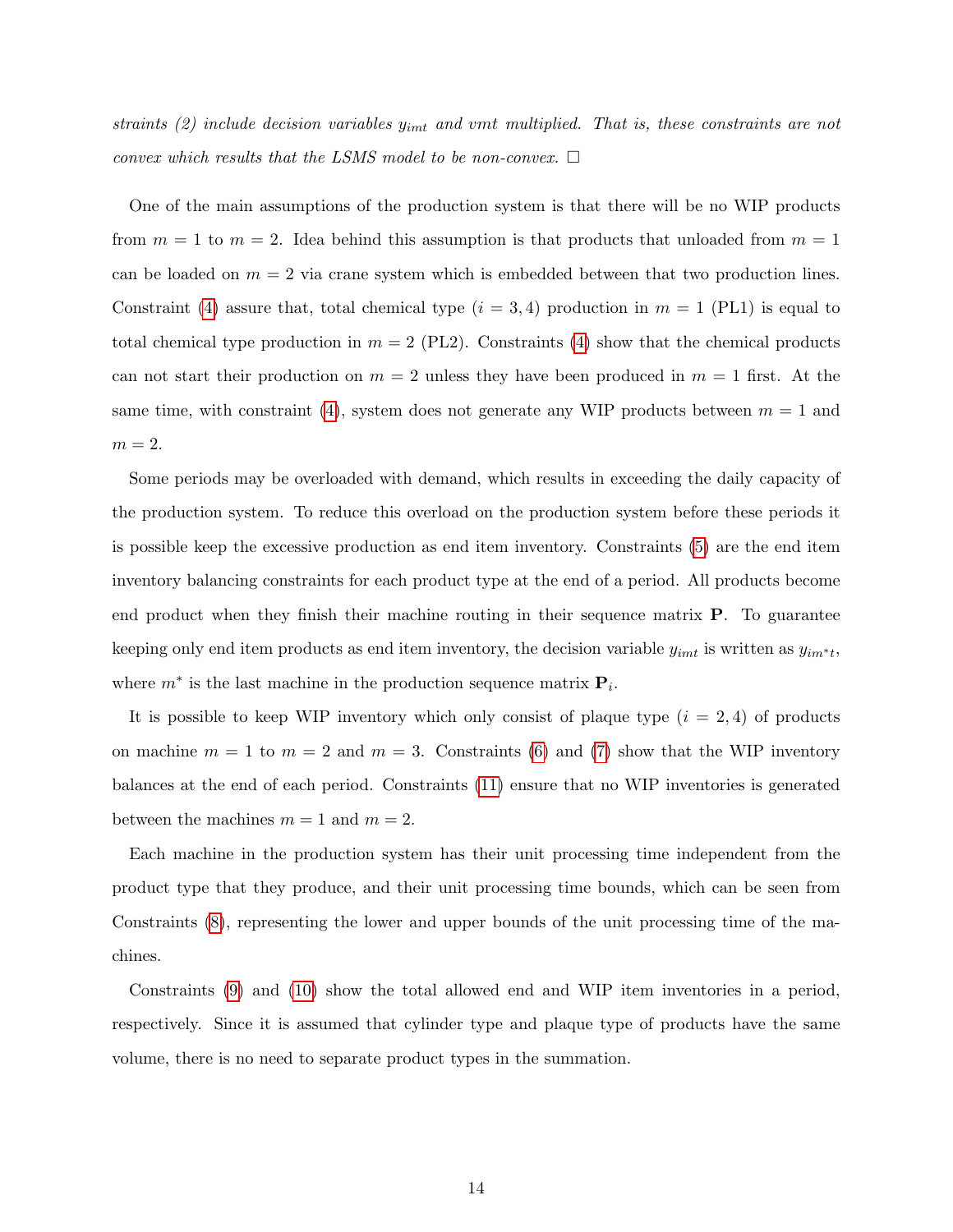#### 3.2 Two-Phase Heuristic

As stated earlier, constraints [\(2\)](#page-12-1) make the LSMS model a nonlinear problem due to the multiplication of the decision variables,  $y_{imt}$  and  $v_{mt}$ . By using the divide-and-conquer idea we developed the Two-Phase heuristic, which divides the nonlinear problem into two linear subproblems  $(SP)$ and solves them repeatedly.

In the implementation of the Two-Phase heuristic, we divide the LSMS model into two subproblems namely Subproblem 1  $(SP_1)$  and Subproblem 2  $(SP_2)$ . Each SP has the same objective function, minimizing the cost. In particular  $SP_1$  has  $y_{imt}, s_{mt}, u_{mt}$  as decision variables and takes the initial unit processing times of the machines  $v_{mt}$  as parameters in the production system. Similarly,  $SP_2$  takes  $v_{mt}$ ,  $s_{mt}$ ,  $u_{mt}$  as decision variables, and keeps the production amount of the machines  $y_{imt}$  as parameters. Each model has constraints that are subjected to their decision variables. Mathematical formulation of  $SP<sub>1</sub>$  can be seen as follows.

 $SP<sub>1</sub>$ :

$$
\min z = \sum_{t \in T} c_m y_{imt} + \left( \sum_{i \in I} s_{it} (h_i + \bar{t}_i) + u_{it} (w_i + \bar{t}_i) \right) - \sum_{m \in M} r_m \hat{v}_{mt}
$$
\n(12)

<span id="page-14-0"></span>
$$
\sum_{i \in I} y_{imt} \hat{v}_{mt} \le m_t \qquad \forall m \in M, \quad \forall t \in T
$$
\n(13)\n  
\n(4) - (7), (9) and (10)

 $SP<sub>1</sub>$ 's main difference can be seen above. LSMS model is modified according to the  $y_{imt}, s_{mt}, u_{mt}$ decision variables.  $\hat{v}_{mt}$  is introduced as a parameter which holds the machine unit processing time which is obtained from  $SP_2$ 's solution or can be given as an initial machine unit processing time in the first execution. With this alteration, now  $SP_1$  is a linear model since constraints [\(13\)](#page-14-0) are no more nonlinear.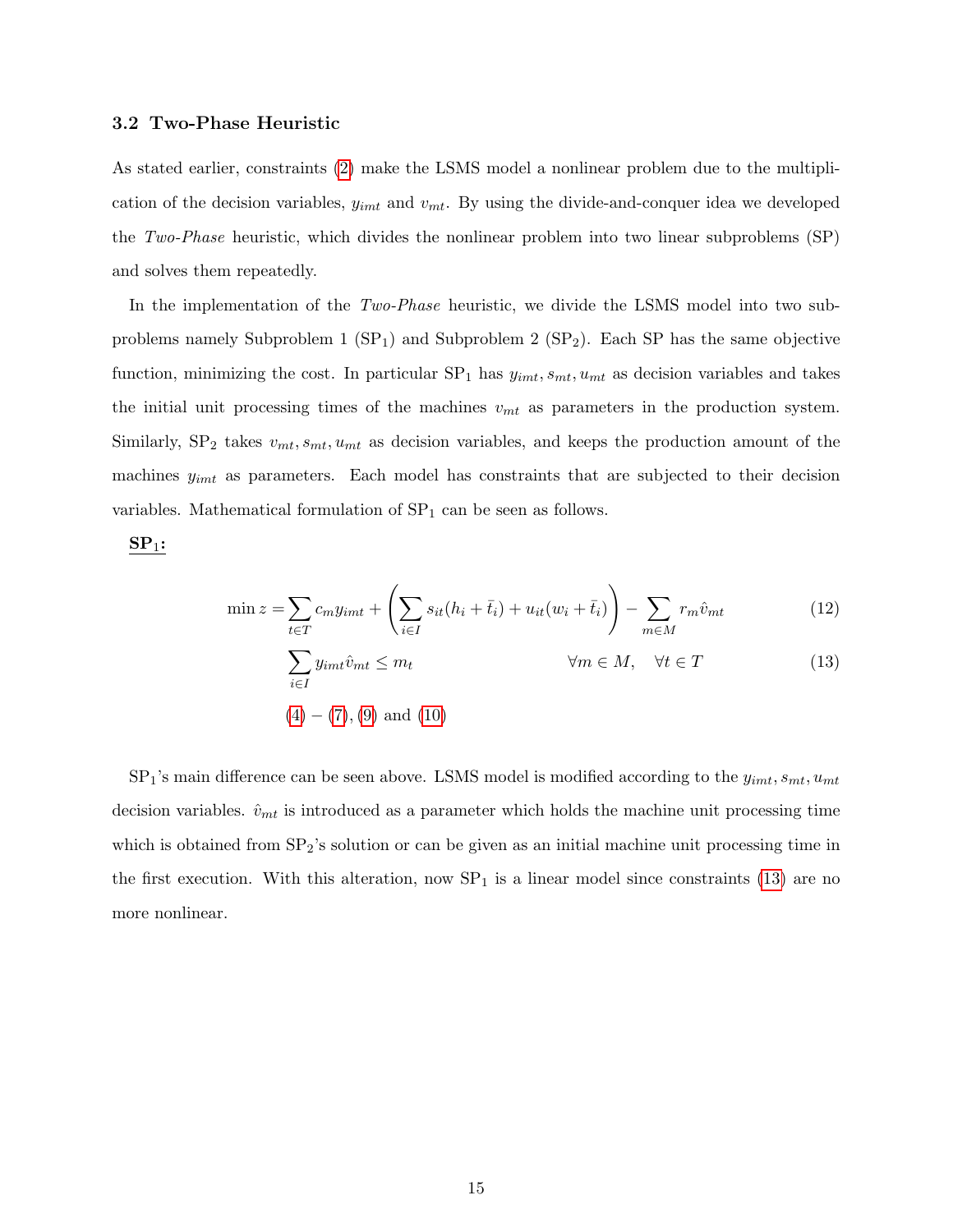$$
\min z = \sum_{t \in T} c_m \hat{y}_{imt} + \left( \sum_{i \in I} s_{it} (h_i + \bar{t}_i) + u_{it} (w_i + \bar{t}_i) \right) - \sum_{m \in M} r_m v_{mt}
$$
(14)

<span id="page-15-0"></span>
$$
\sum_{i \in I} \hat{y}_{imt} v_{mt} \le m_t \qquad \qquad \forall m \in M, \quad \forall t \in T \tag{15}
$$

$$
s_{it-1} + \hat{y}_{im^*t} = d_{it} + s_{it} \qquad \qquad \forall i \in I, \quad \forall t \in T
$$
 (16)

$$
u_{2t-1} + \hat{y}_{21t} = \hat{y}_{23t} + u_{2t} \qquad \forall t \in T
$$
 (17)

$$
u_{4t-1} + \hat{y}_{42t} = \hat{y}_{43t} + u_{4t} \qquad \qquad \forall t \in T
$$
\n(18)

$$
(8)-(10)
$$

The SP<sub>2</sub>, LSMS model is modified according to the  $v_{mt}$ ,  $s_{mt}$ ,  $u_{mt}$  decision variables.  $\hat{y}_{imt}$  is introduced as a parameter which holds the production amounts which is obtained from the solution of  $SP_1$ . As in  $SP_1$ ,  $SP_2$  is a linear model since constraints [\(15\)](#page-15-0) are linear.

To solve the LSMS model, subproblems need to communicate with each other. To solve  $SP<sub>1</sub>$ , we give initial unit processing times of the machines  $(v_{mt})$  as parameters. With this initial processing times,  $SP_1$  is executed and feasible values for the  $y_{imt}, s_{mt}, u_{mt}$  decision variables are found. As explained earlier, from these values  $y_{imt}$  is given to the  $SP_2$  as a parameter. Then,  $SP_2$  is executed and feasible values for the  $v_{mt}$ ,  $s_{mt}$ ,  $u_{mt}$  decision variables are obtained. One cycle of Two-Phase consists of solving  $SP_1 \& SP_2$  once. At the end of the each cycle, the objective function values of the  $SP_1 \& SP_2$  compared with each other. If the objective function values are the same, the algorithm compares  $s_{mt}$ ,  $u_{mt}$ ,  $y_{imt}$ ,  $v_{mt}$  decision variable values from current and previous cycles. This comparison will continue as long as there is no difference in the decision variables and the objective functions. Figure [3](#page-16-0) visualizes the cycle of the  $Two-Phase$  heuristic. Pseudocode of the Two-Phase heuristic is provided below (see Algorithm 1).

 $SP<sub>2</sub>$ :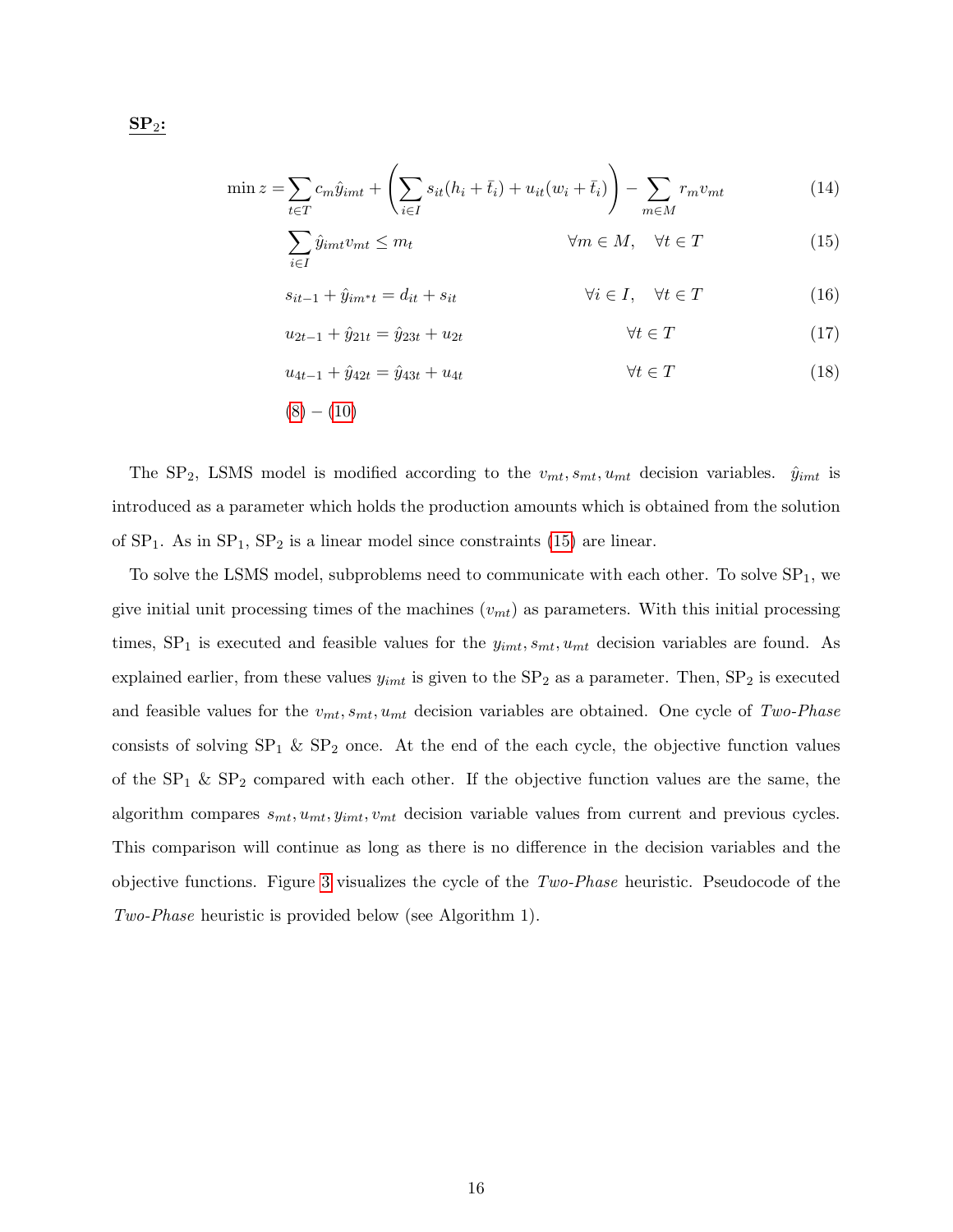Algorithm 1: (Two-Phase)

| <b>Input:</b> An instance of LSMS model                                                                                               |  |  |  |
|---------------------------------------------------------------------------------------------------------------------------------------|--|--|--|
| 0. $loop \leftarrow true$                                                                                                             |  |  |  |
| 1. $\hat{v}_{mt} \leftarrow v^{min}$ for all $m, t$                                                                                   |  |  |  |
| 2. While $loop \leftarrow true$                                                                                                       |  |  |  |
| 3.<br>Initialize <i>condition</i> .                                                                                                   |  |  |  |
| 4.<br>Save previous $y_{imt}, v_{mt}$ .                                                                                               |  |  |  |
| 5.<br>Run SP <sub>1</sub> with $\hat{v}_{mt}$ , for <b>I</b> , <b>M</b> , <b>T</b> sets, find current $y_{imt}, s_{it}, u_{it}$       |  |  |  |
| 6.<br>Save $\hat{y}_{imt}$ as $y_{imt}$                                                                                               |  |  |  |
| 7.<br>Run SP <sub>2</sub> with $\hat{y}_{imt}$ , for <b>I</b> , <b>M</b> , <b>T</b> sets, find current $v_{mt}$ , $s_{it}$ , $u_{it}$ |  |  |  |
| 8.<br>$\hat{v}_{mt} \leftarrow v_{mt}$                                                                                                |  |  |  |
| 9.<br>If there is change in $y_{imt}, v_{mt}, s_{it}, u_{it}$ Then                                                                    |  |  |  |
| 10.<br>$condition \leftarrow true$                                                                                                    |  |  |  |
| 11.<br>Else condition $\leftarrow$ false                                                                                              |  |  |  |
| 12.<br>End If                                                                                                                         |  |  |  |
| 13.<br>If condition $\leftarrow$ false Then Go to Step 2.                                                                             |  |  |  |
| Else If condition $\leftarrow true$ Then loop $\leftarrow false$ , Go to Step 2<br>14.                                                |  |  |  |
| End If<br>15.                                                                                                                         |  |  |  |
| 16. End While                                                                                                                         |  |  |  |
| <b>Output:</b> Near-optimal solution of the LSMS model                                                                                |  |  |  |
| $y_{imt}, v_{mt}, s_{it}, u_{it}$ values with objective value Z                                                                       |  |  |  |

If  $T_{max}$  is the maximum iteration limit in the  $Two-Phase$  heuristic, then its time complexity can be given as  $\mathcal{O}((SP_1 + SP_2)T_{max})$  where  $\mathcal{O}(SP_1)$  and  $\mathcal{O}(SP_2)$  are the time complexity of  $SP_1$  and  $SP_2$ , respectively. Note that  $\mathcal{O}(SP_1)$  and  $\mathcal{O}(SP_2)$  are polynomial time complexity since  $SP_1$  and  $\mathrm{SP}_2$  are linear programming problems

<span id="page-16-0"></span>

Figure 3: Visualization of the Two-Phase Heuristic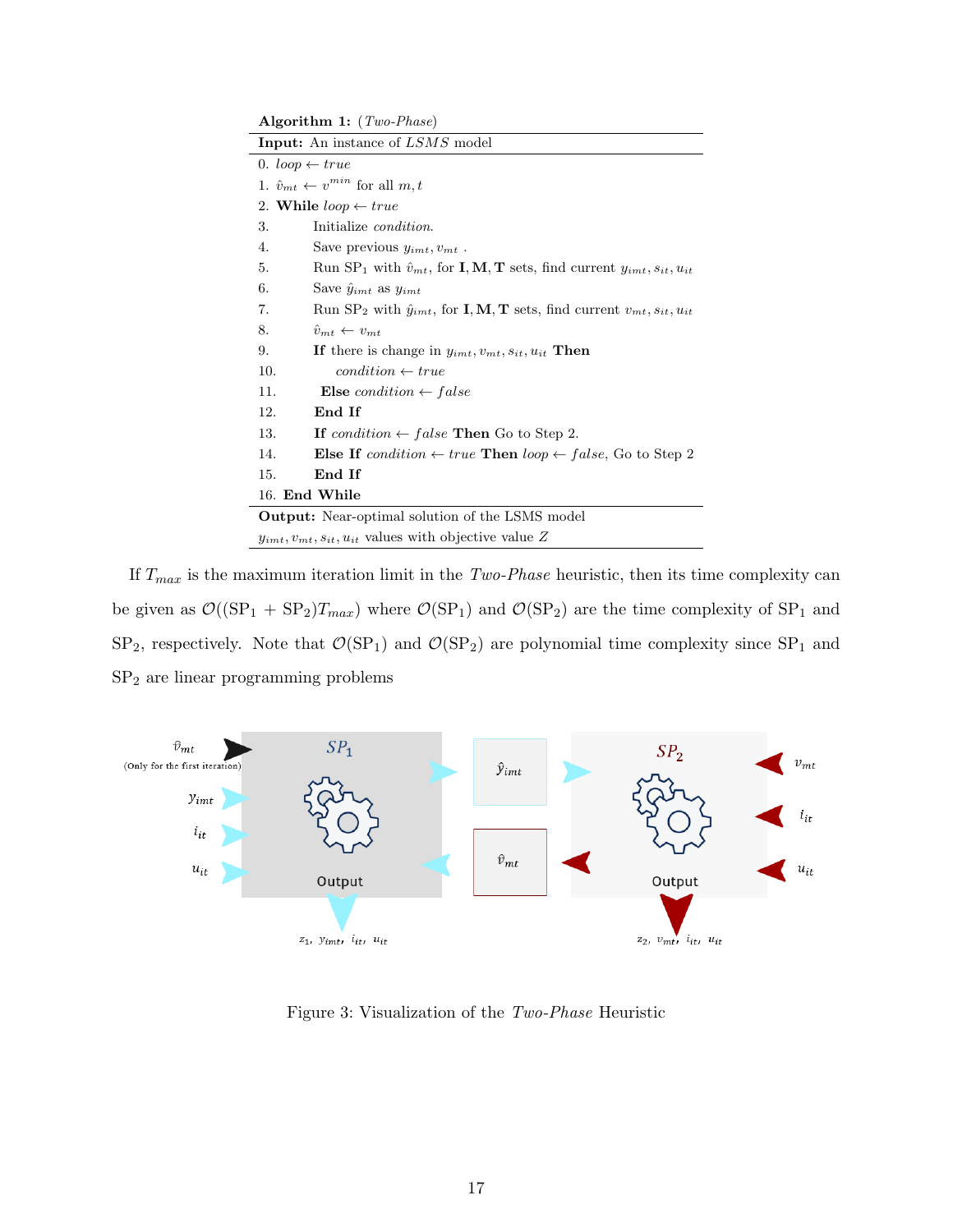## 4 Computational Results

Computational parameters gathered by examining the production system as well as making a market research for the production costs. The system is analyzed for three different planning horizon levels, i.e.  $T = 10$ , 20 and 30 periods. For each T, 10 random demand instances are generated. For better understanding the effects of the parameters on the objective function and the production system, two key parameters  $m_t$  and  $(s_i^{max}, u_i^{max})$ , which effect the decision variables the most, are chosen and created three different scenarios for each parameter. These scenarios can be explained as Low, Medium and High level instances, which are in total of 270 instances. List of computational parameters can be seen in Table 2.

|             | Table 3: List of the computational parameters   |
|-------------|-------------------------------------------------|
| $c_m$       | [2400, 5400, 1000]                              |
| $\bar{t}_i$ | [100, 120, 120, 140]                            |
| $h_i$       | [300, 150, 300, 150]                            |
| $w_i$       | [0, 50, 0, 50]                                  |
| $r_m$       | [1.16, 3.09, 0]                                 |
| T           | 10, 20, 30                                      |
| L           | 400 meter                                       |
| $m_t$       | 630, 720, 810 minutes                           |
|             | $(s_i^{max}, u_i^{max})$ (6,3), (12,6), (18, 9) |
| $D_T$       | (80,120), (180,250), (290,350)                  |
| (I, M)      | (4,3)                                           |

The felt company provided us a demand ratio for each product type and gave us a minimum and maximum amount of demand that can be requested in a given planning horizon T. For planning horizons  $T = 10, T = 20$  and  $T = 30$  total demand bounds are  $(80, 120)$ ,  $(180, 250)$  and  $(290, 350)$ respectively. From these total demands:

- 16% of the total demand corresponds to demand of the product  $i = 1$ .
- 4% of the total demand corresponds to demand of the product  $i = 2$ .
- 64% of the total demand corresponds to demand of the product  $i = 3$ .
- 16% of the total demand corresponds to demand of the product  $i = 4$ .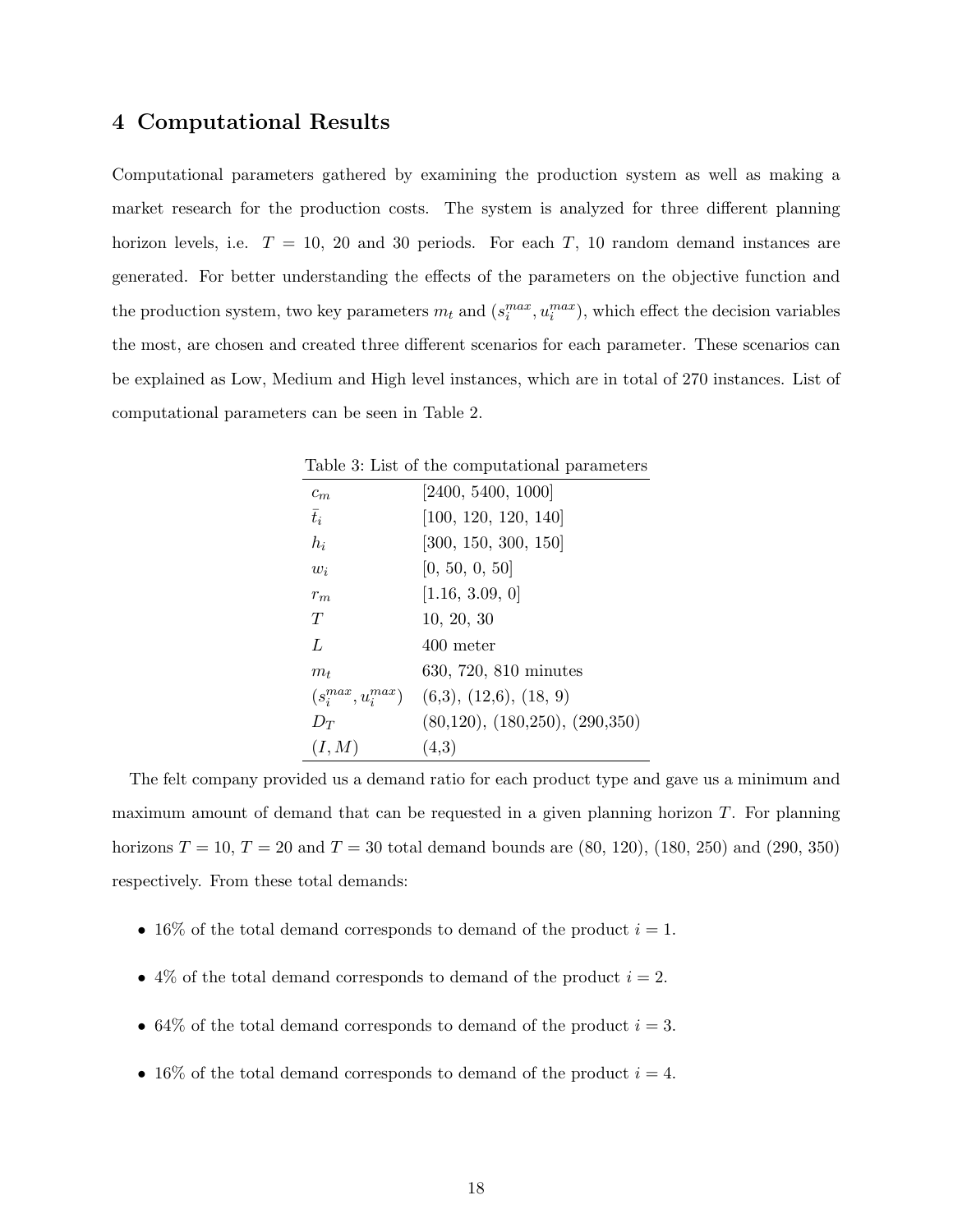With the data provided, demands are generated and distributed on the periods within the given planning horizon randomly using uniform distribution. VAOs of the machines,  $c_m$ , represents an array of single instance. In this instance,  $c_1$  is 2400,  $c_2$  is 5400 and  $c_3$  is 1000. Similar to  $c_m$ ,  $\bar{t}_i$ ,  $h_i, w_i$  and  $r_m$  represents an array of single instances which changes with the corresponding index values. These computational parameter values are generated by analysis of the production system.

A unit of product corresponds to a 400 meters of felt. It is assumed that all product types (plaque and cylinder) takes the same amount of space in the inventory, at the same time, holding cost of cylinder type products is higher since it requires more manpower and better allocation in the warehouse. In Table 3, lower and upper bounds for unit processing time of the machines can be seen.

| Table 4: Unit Processing Time Bounds of Machines |
|--------------------------------------------------|
| $(v_1^{min}, v_1^{max})$ (50, 80) min/unit       |
| $(v_2^{min}, v_2^{max})$ (22.2, 26.6) min/unit   |
| $(v_3^{min}, v_3^{max})$ (80, 80) min/unit       |

The computations are conducted on a computer with 2.80GHZ Intel Core i7-7700HQ processor working on Windows 10 with 16GB RAM. All codes are written with Java language, on Eclipse IDE. For generating the optimal solution of the subproblems we utilized IBM CPLEX 12.10. From the outputs only average values reported. Since all demands are satisfied throughout the planning horizon,  $\bar{y}_{imt}$  would be equal to  $d_{it}$  and would be the same from instance to instance, therefore no  $y_{imt}$  value is reported. We reported only  $\bar{v}_{1t}$ , the average unit processing time of PL1, in the Tables 4 and 5. Since  $m = 1$  is the critical production line with producing all the product types. At the same time, in all instance outputs,  $v_{2t}$  value is constant and equal to 26.6 min/unit and  $v_{3t}$  is a constant and equal to 80 min/unit.

The reason behind that only  $\bar{v}_{1t}$  is reported in the table is that,  $m = 1$  is the critical production line with producing all the product types, as well as in 270 instance outputs,  $v_{2t}$  value is constant and equal to 26.6 min/unit and  $v_{3t}$  is a constant and equal to 80 min/unit.

For a given T planning period, as the available working hours  $m_t$  in a day get higher, the demand can be satisfied with a lower average machine  $m = 1$  speed, i.e.,  $\bar{v}_{1t}$  processing times increase, while accumulating fewer WIP and end-item inventories.

For all T levels, at  $m_t(low)$  working hours allowing more WIP and end-item inventories, i.e.,  $s_{it}$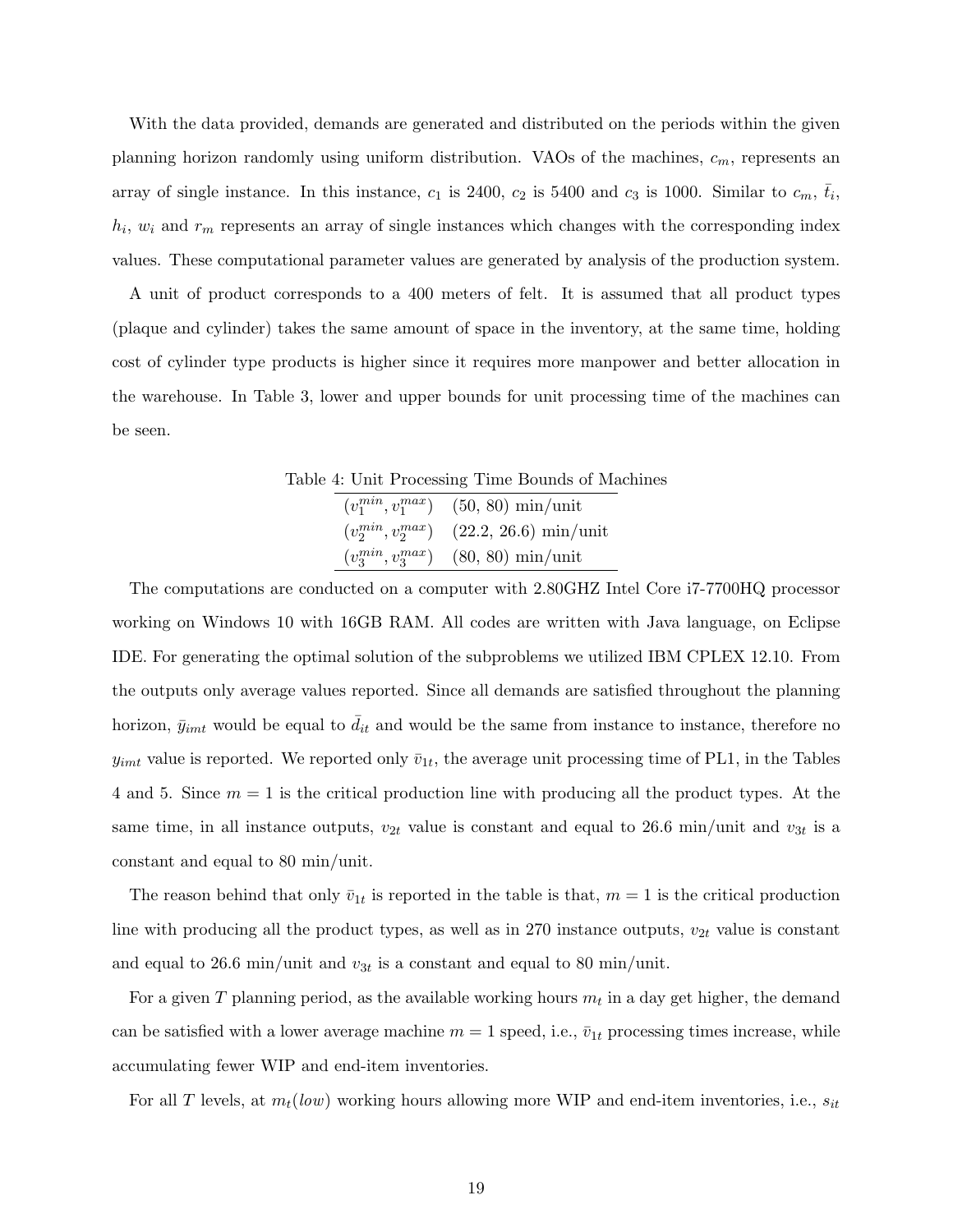and  $u_{it}$  get higher, decreases the end-item inventory  $s_{it}$  amounts and increases WIP inventory  $u_{it}$ level. This is since WIP inventory carrying cost is smaller than the one for end-item inventory.

|    |       |                           | Two-Phase      |            |                  |                  |                  |                |
|----|-------|---------------------------|----------------|------------|------------------|------------------|------------------|----------------|
| T  | $m_t$ | $(s^{max}$<br>$, u^{max}$ | $\overline{z}$ | $CPU$ (ms) | # iter           | $\bar{s}$        | $\bar{u}$        | $\bar{v}_{1t}$ |
| 10 |       | low                       | 737,425.85     | 165.84     | $\overline{2}$   | $0.15\,$         | 0.76             | 59.30          |
|    | low   | $_{\mathrm{med}}$         | 737,319.85     | 164.2      | $\overline{2}$   | 0.04             | 0.87             | 59.30          |
|    |       | high                      | 737,319.85     | 163.22     | $\overline{2}$   | 0.04             | 0.87             | 59.30          |
|    |       | low                       | 735,703.11     | 167.58     | $\overline{2}$   | 0.01             | 0.09             | 66.15          |
|    | med   | med                       | 735,703.11     | 164.12     | $\overline{2}$   | 0.01             | 0.09             | 66.15          |
|    |       | high                      | 735,324.26     | 158.92     | $\boldsymbol{2}$ | $\boldsymbol{0}$ | 0.03             | 71.70          |
|    |       | low                       | 735,324.26     | 160.30     | $\overline{2}$   | $\boldsymbol{0}$ | 0.03             | 71.70          |
|    | high  | med                       | 735,324.26     | 161.80     | $\overline{2}$   | $\boldsymbol{0}$ | 0.03             | 71.70          |
|    |       | high                      | 735,324.26     | 158.92     | $\sqrt{2}$       | $\overline{0}$   | 0.03             | 71.70          |
|    |       | low                       | 1.450,956.60   | 185        | $\overline{2}$   | 0.07             | 0.47             | 60.67          |
|    | low   | $_{\mathrm{med}}$         | 1,453,682.87   | 183.2      | $\overline{2}$   | 0.04             | 0.51             | 60.67          |
|    |       | high                      | 1,456,684.13   | 182.52     | $\overline{2}$   | 0.03             | 0.51             | 60.67          |
|    |       | low                       | 1,451,398.82   | 183.58     | 2.1              | $\boldsymbol{0}$ | 0.05             | 67.28          |
| 20 | med   | med                       | 1,451,398.82   | 180.84     | $\overline{2}$   | $\boldsymbol{0}$ | 0.05             | 67.28          |
|    |       | high                      | 1,451,398.82   | 181.88     | $\overline{2}$   | $\boldsymbol{0}$ | 0.05             | 67.28          |
|    | high  | low                       | 1,450,799.37   | 183.5      | $\overline{2}$   | $\overline{0}$   | 0.01             | 72.11          |
|    |       | med                       | 1,450,799.37   | 181.88     | $\overline{2}$   | $\overline{0}$   | 0.01             | 72.11          |
|    |       | high                      | 1,450,799.37   | 180.48     | $\overline{2}$   | $\boldsymbol{0}$ | 0.01             | 72.11          |
| 30 |       | low                       | 2,150,772.64   | 214.2      | 2.3              | 0.17             | 0.50             | 61.21          |
|    | low   | $_{\mathrm{med}}$         | 2,158,481.07   | 200.86     | $\overline{2}$   | 0.04             | 0.55             | 59.95          |
|    |       | high                      | 2,158,432.18   | 201.78     | $\sqrt{2}$       | $\rm 0.03$       | $0.56\,$         | 59.95          |
|    | med   | low                       | 2,154,607.06   | $200.2\,$  | $\sqrt{2}$       | $\boldsymbol{0}$ | 0.07             | 66.01          |
|    |       | med                       | 2,154,607.06   | 202.28     | $\overline{2}$   | $\overline{0}$   | 0.07             | 66.01          |
|    |       | high                      | 2,154,607.06   | 199.56     | $\overline{2}$   | $\boldsymbol{0}$ | 0.07             | 66.01          |
|    | high  | low                       | 2,153,550.94   | 200.88     | $\overline{2}$   | $\overline{0}$   | $\overline{0}$   | 71.22          |
|    |       | med                       | 2,153,550.94   | 198.1      | $\overline{2}$   | $\boldsymbol{0}$ | $\boldsymbol{0}$ | 71.22          |
|    |       | high                      | 2,145,411.34   | 197.62     | $\overline{2}$   | $\boldsymbol{0}$ | $\overline{0}$   | 72.79          |

Table 5: Performance of the Two-Phase Heuristic

There is no significant increase in the computation times as the instance gets larger (for the parameters  $T, m_t, s^{max}, u^{max}$  from low to high level). For each instance, all the machines start with their highest production speed, i.e., the smallest  $v_{mt}$  value, at the beginning of the algorithm. Under this setting, we observe that the average number of iterations to converge is 2 for almost all instances.

As T planning horizon gets longer, the total demand for the items increases in the instances as well. Then, we observe an increase in the average objective function value  $z$  with the increase in  $T$ as expected.

We observe the best objective function  $z$  values, i.e., the smallest production costs, for the  $m_t(high)$  levels and inv $(high)$  bounds. This is since we decrease the WIP and end-item inventories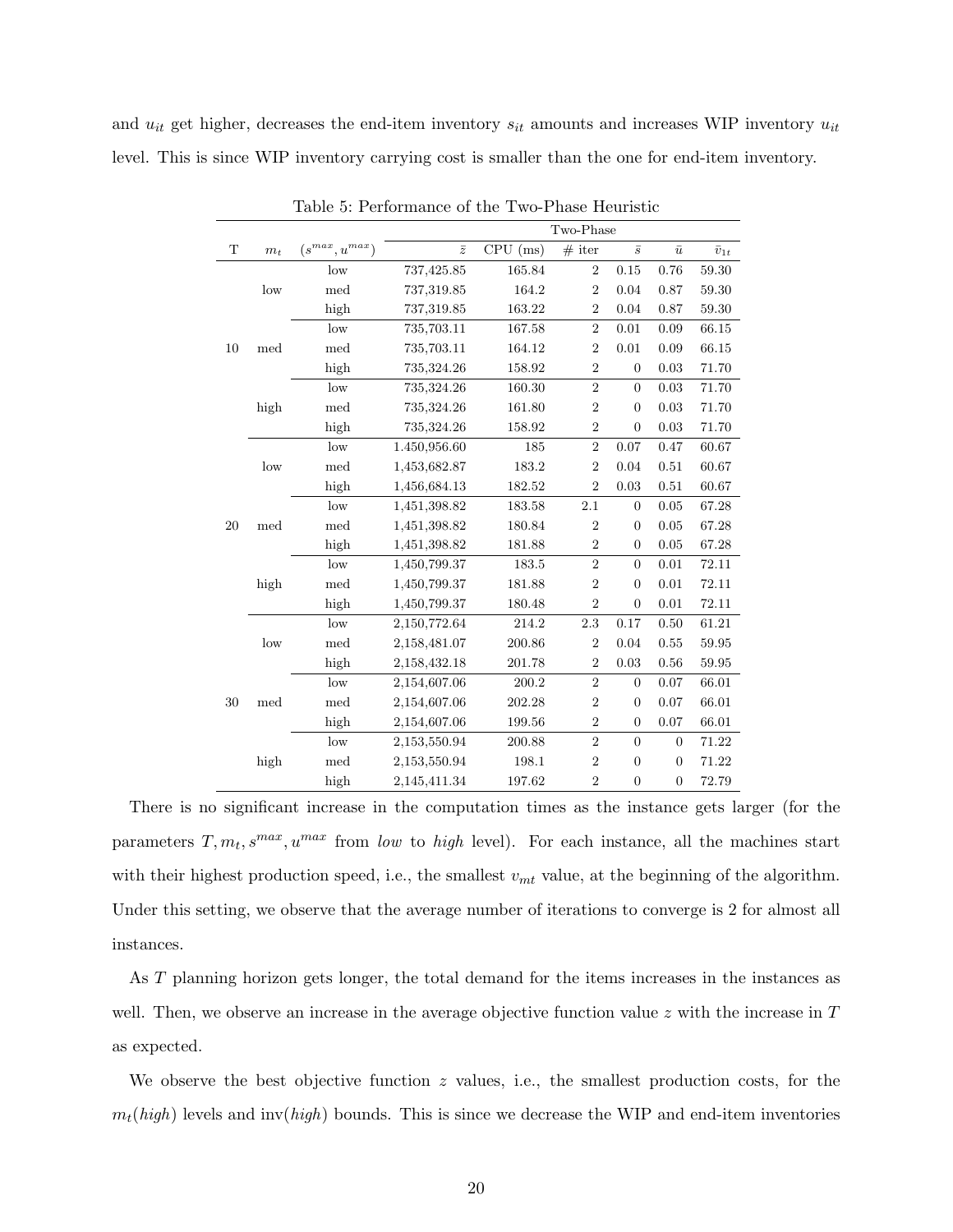by higher average processing times  $\bar{v}_{1t}$  and the operating costs improve with the increased machine speed and the lower inventories in the system.

The computational experiments do not show any change in the unit processing times of machines  $m = 2$  (PL2) with 26.6 min/unit, and  $m = 3$  (CM) with 80 min/unit. Hence, in Table 5 we only reported the machine  $m = 1$  unit processing times.

In Table 5, the average outputs of the 270 scenario executions are summarized. As can be seen, as the  $m_t$  increases,  $(s^{max}, u^{max})$  level does not effect the system in terms of objective function value, end item and WIP inventory values and the unit processing time of the PL1. Whereas, in the low levels of  $m_t$ ,  $(s^{max}, u^{max})$  is the key factor in changes of variables. In all cases, best results can be found in high levels of  $m_t$ .

For each  $T$ , a random demand instance, which is the most overloaded instance with demand, is chosen to visualize its outputs for each scenario. In each graph, columns represents the  $m_t$  levels, rows represent the  $(s^{max}, u^{max})$  levels.

In each  $m_t$  level there is a maximum number of products that can be produced in a period which can be found by dividing the  $m_t$  level value by the  $v_m^{min}$  value. In this case, as we report only  $v_{1t}$ , this value can be found as  $m_t$  divided by  $v_1^{min}$ . To sum up, for every  $m_t$  level, the maximum number of products that can be produced by  $m = 1$  is 12.6 unit, 14.4 unit and 16.2 unit, respectively. These bounds can be surpassed only if there is an accumulated WIP inventory from the earlier periods.

There are two types of figures which is used to summarize Table 4. One type is showing the relationship of  $\bar{v}_{1t}$  (Unit Processing Time) with  $d_t$  (Demand) according to scenarios. In this type red line plot represent the  $\bar{v}_{1t}$  value from period to period and its values are shown at the secondary y-axis; bars represents the total demand within a period and its values are shown at the primary y-axis. The other figure type shows the relationship of  $y_{imt}$  (Total Production) with  $s_{it}$ ,  $u_{imt}$ (Inventory) According to Scenarios. Each figure type has three rows and three columns. Rows shows the  $s^{max}$ ,  $u^{max}$  (inventory) scenarios as  $inv(low)$ ,  $inv(med)$  and  $inv(high)$ ; columns shows the  $m_t$  (daily capacity) scenarios as  $mt(low)$ ,  $mt(med)$  and  $mt(high)$ . In total there are nine graphs in a figure which corresponds to intersecting scenarios. Each types of figures are used to summarize each T planning horizon. With total of six figures Table 4 is visualized. From all planning horizons, an instance is chosen with most variability from inventory levels to  $v_{mt}$  and  $y_{imt}$  levels.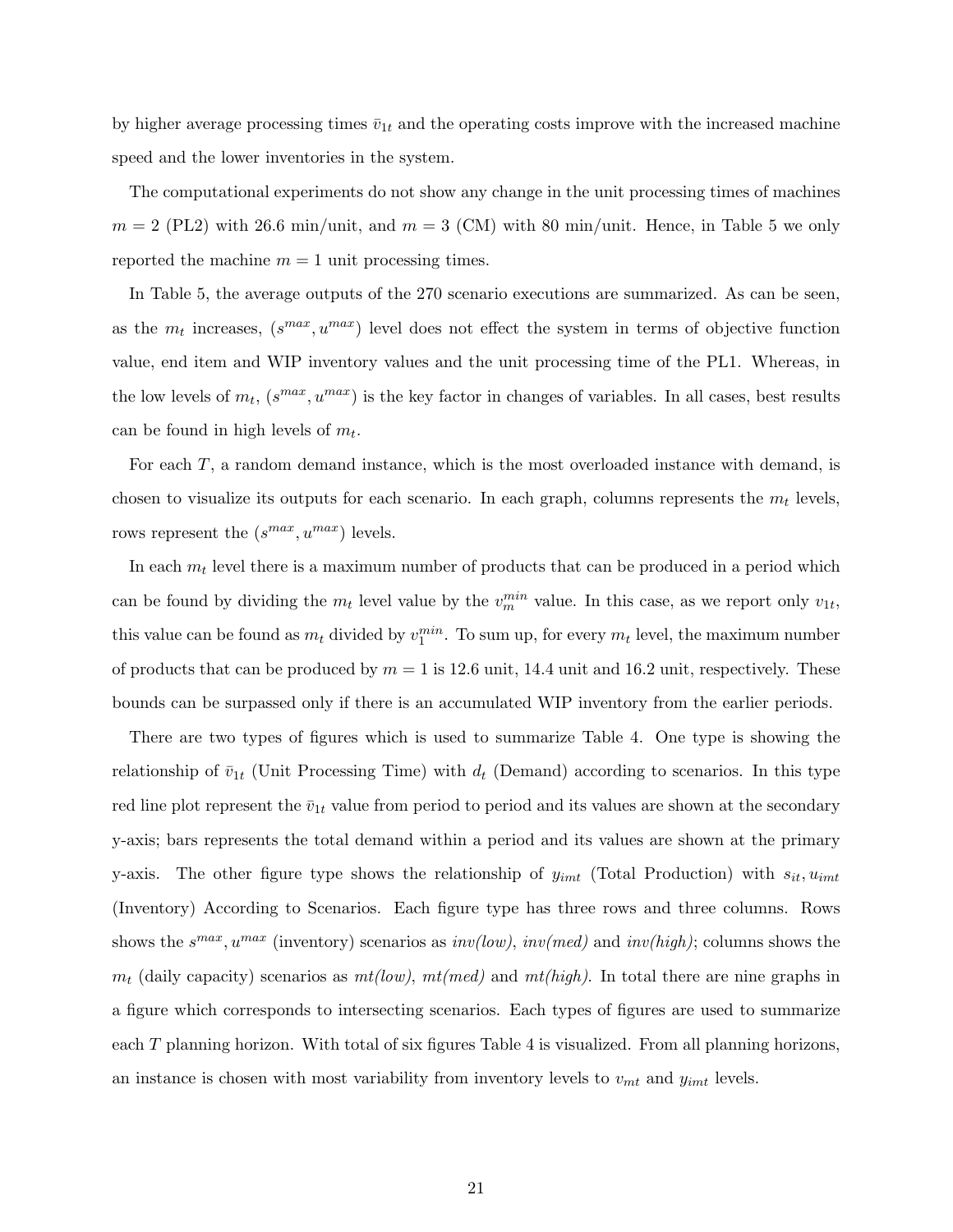#### 4.1 The Effects of Unit Processing Time and Demand

In the Figure [4,](#page-21-0)  $v_{1t}$  (unit processing time of  $m = 1$ ) can be seen with the total demand of  $d_t$ . The graph shows how  $v_{1t}$  reacts to a change in demand according to scenarios. As can be seen in the Figure 3, inventory levels do not effect the  $v_{1t}$  value. At  $mt(low)$  level from  $t = 3$  to  $t = 10$ ,  $v_{1t}$ value is constant as 50 min/unit, that means that  $m = 1$  works at its capacity and consuming more energy to satisfy the demand. But at  $mt(med)$ ,  $m = 1$  can be adjusted with respect to change in demands. As expected, while  $d_t$  gets lower,  $v_{1t}$  increases  $(m = 1$  speed decreases) thus consuming less energy; as  $d_t$  gets higher,  $v_{1t}$  decreases ( $m = 1$  speed increases) thus consuming more energy. At  $mt(high)$ , at relatively low  $d_t$  periods (relatively low at  $mt(high)$   $v_{1t}$  value generally close to its upper bound 80 min/unit where energy consumption is low, just like the other  $m_t$  levels, as the  $d_t$ increases and  $v_{1t}$  decreases.

<span id="page-21-0"></span>

Figure 4: Relationship of unit processing time with demand according to the scenarios  $(T=10)$ 

The same trend continues as the planning horizon becomes  $T = 20$ . As can be seen in the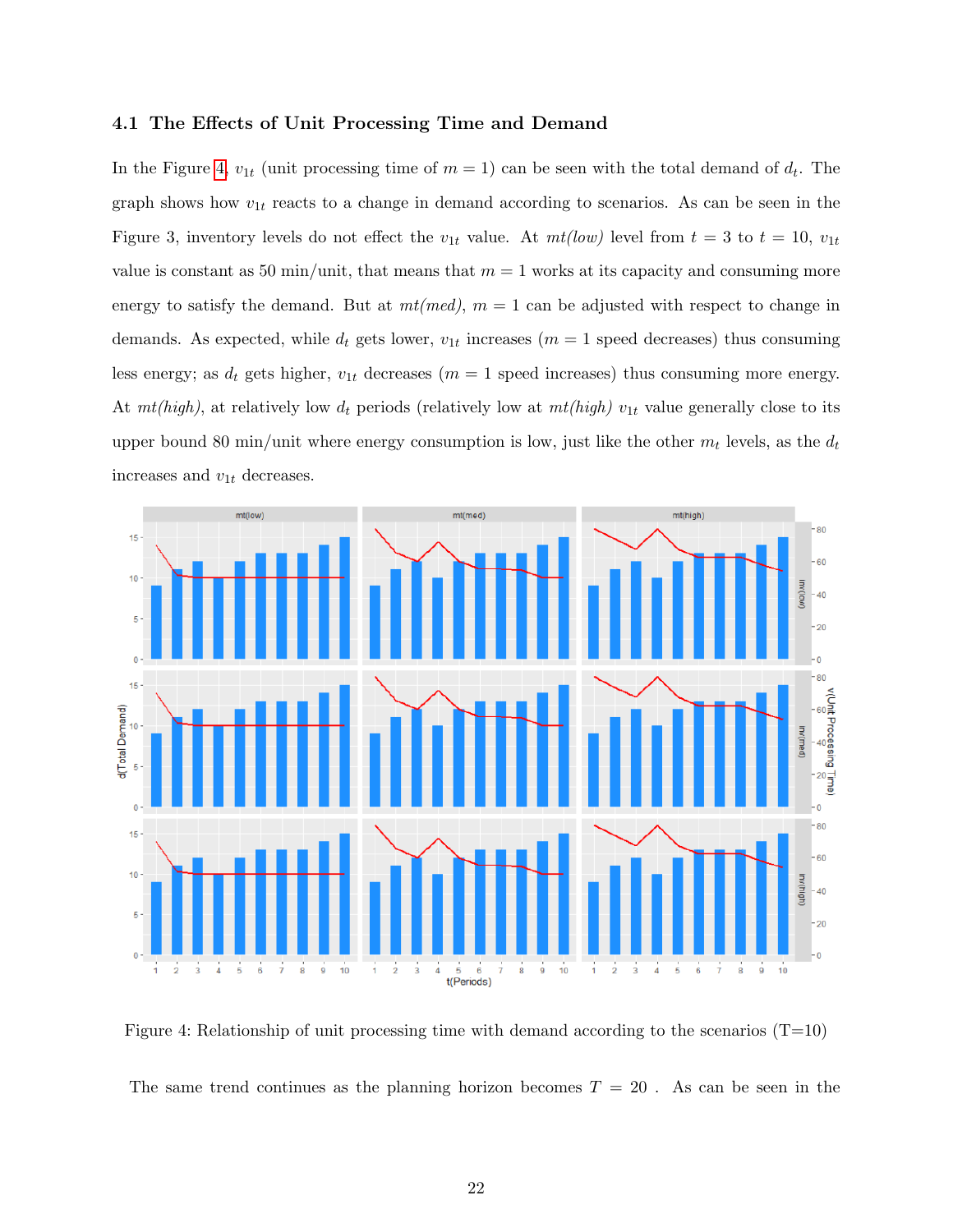Figure [5](#page-22-0) just like the  $T = 10$ , only  $m_t$  levels affects the  $v_{1t}$  values. In all cases, as the  $d_t$  increases,  $v_{1t}$  tends to decrease,  $m = 1$  consumes more energy. Although  $mt(med)$  and  $mt(high)$  are almost similar in some periods, best scenario, as expected, is  $mt(high)$ .

<span id="page-22-0"></span>

Figure 5: Relationship of unit processing time with demand according to the scenarios  $(T=20)$ 

In Figure [6,](#page-23-0) just like the  $T = 10$  and  $T = 20$ , as  $d_t$  increases,  $v_{1t}$  decreases. Similar to lower planning horizons, only  $m_t$  level effects  $v_{1t}$ .

As we look at the general case of relationship of  $v_{1t}$  (unit processing time of  $m = 1$ ) with the  $d_t$  (total demand at period t), there is a correlation between them. In all cases regarding the  $m_t$ and  $s^{max}$ ,  $u^{max}$  levels, as the demand increases unit processing time of  $m = 1$  tends to decrease, i.e., PL1 starts to work faster and consumes more energy to satisfy the given demand. At all T planning horizons,  $m_t(high)$  generates the best results and  $s^{max}$ ,  $u^{max}$  does not effect  $v_{1t}$ .

#### 4.2 The Effects of Total Production and Inventory

In Figure [7,](#page-24-0) total production within a period and WIP and end-item inventory levels can be seen. At  $mt(low)$  and  $(s^{max}, u^{max})$  levels, accumulation of end item inventory can be seen since there is no more room for the WIP inventory. At  $inv(medium)$  and  $inv(high)$  levels of  $(s^{max}, u^{max})$ , there is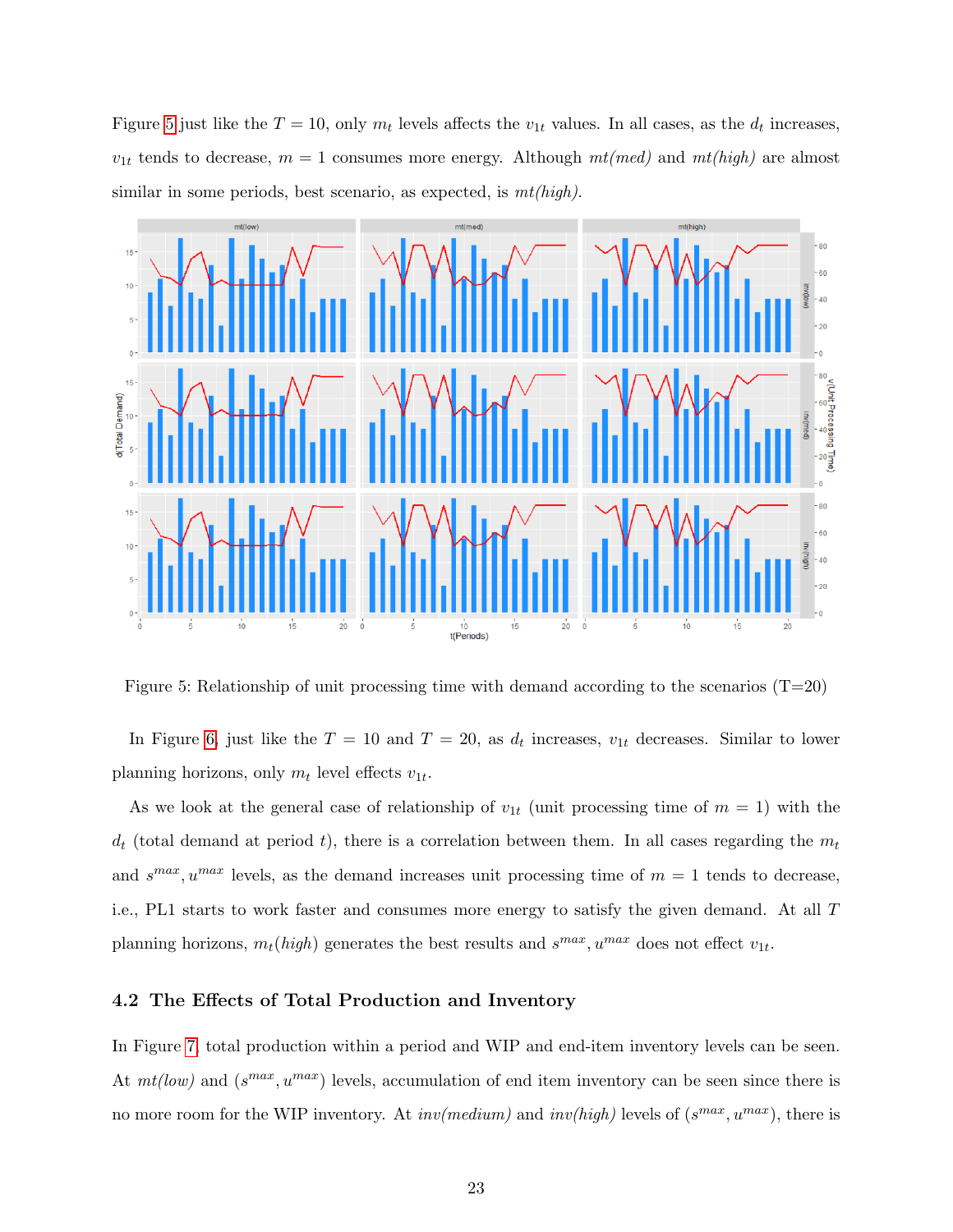<span id="page-23-0"></span>

Figure 6: Relationship of unit processing time with demand according to the scenarios  $(T=30)$ 

no end item inventory accumulation. Instead of keeping end item inventory, system decides to keep inventory as a WIP. This shows that keeping WIP inventory is more preferable than keeping end item inventory, also it shows that it is possible to find a feasible solution while keeping end item inventory at low levels of  $(s^{max}, u^{max})$ . As the  $m_t$  level increases to medium, all inventory levels decrease significantly, thus it becomes possible to satisfy the demand with very-low to zero inventory keeping. At the level of  $mt(high)$ , it is possible to accomplish just-in-time (JIT) production with zero inventory accumulation on WIP and end-item.

WIP inventory accumulation does not effect the  $y_{imt}$  (total production), it only effects the  $y_{imt}$ value only if the system is using the accumulated WIP inventory. For an example, at the start of the accumulation of the WIP inventory, system may be producing 12 units of products, but from these 12 units, 10 of them will become finished goods and 2 of them stored in the inventory as WIP inventory, waiting to be cut. In the graphs, only finished goods are shown as  $y_{imt}$ . But, as the system starts to use accumulated WIP inventory, WIP products are turned into finished goods thus effects the  $y_{imt}$  value. By using WIP inventory, system can exceed its total production capacity in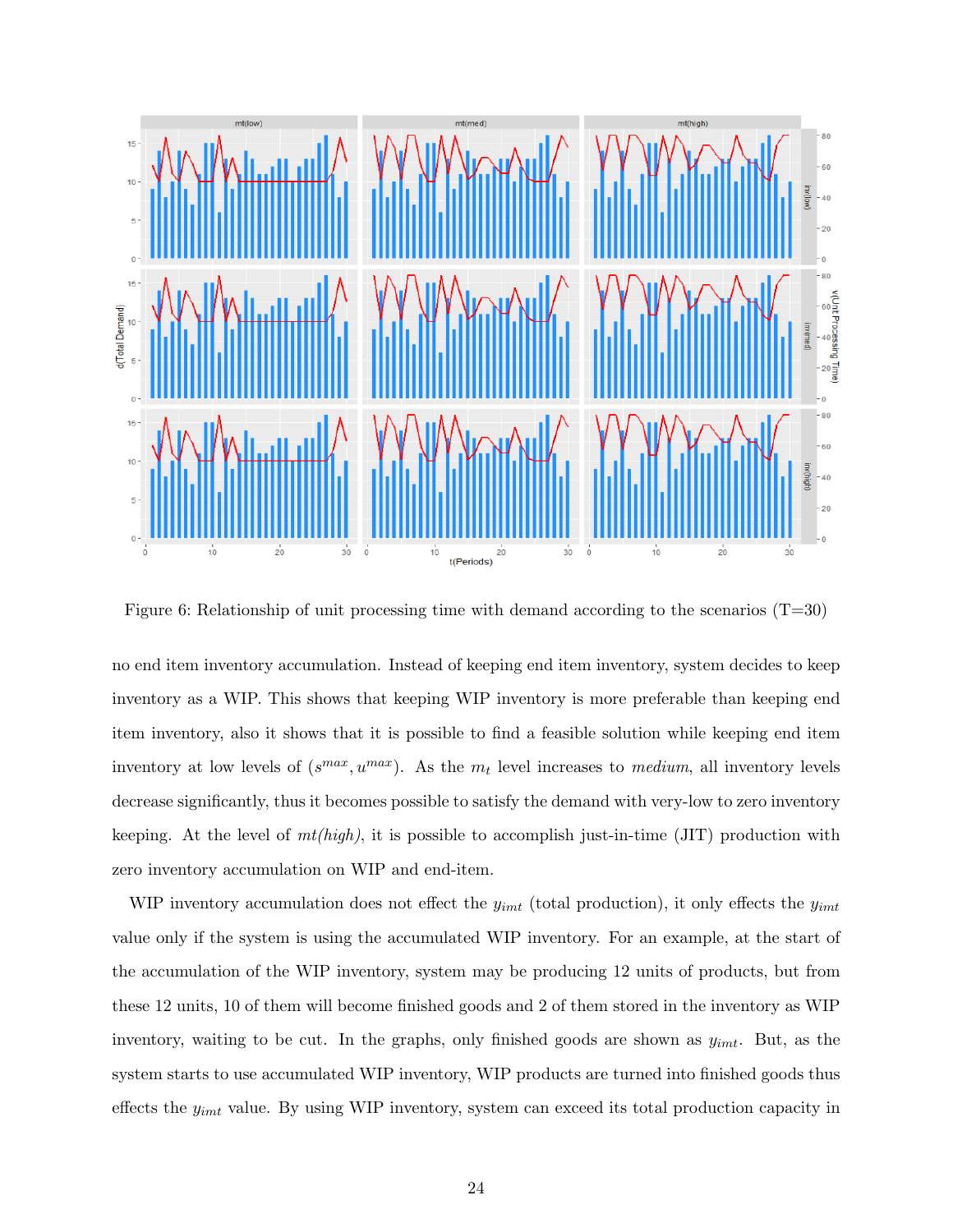<span id="page-24-0"></span>

Figure 7: Relationship of total production with inventory according to the scenarios  $(T=10)$ 

a period. As it comes to the keeping end item inventory, they must be turned into finished goods to become  $s_{it}$  (end item inventory).

Unlike  $T = 10$ , when planning horizon increases to  $T = 20$ , it may not be possible to satisfy the demand with zero inventory as shown in Figure [8.](#page-25-0) Although  $(s^{max}, u^{max})$  inventory levels increase, the system decides to keep some level of end item inventory together with WIP inventory. As a result, even if keeping WIP inventory is more profitable, it can be essential to keep end item as well to satisfy the demand in a period without a backlog. Only at  $mt(high)$  level there can not be found any end item inventory. In every case, WIP inventory accumulation is unavoidable, but to avoid end item accumulation  $mt(high)$  must be chosen.

As can be seen in Figure [9,](#page-26-0) similar to  $T = 10$  and  $T = 20$ , at  $mt(low)$  level,  $(s^{max}, u^{max})$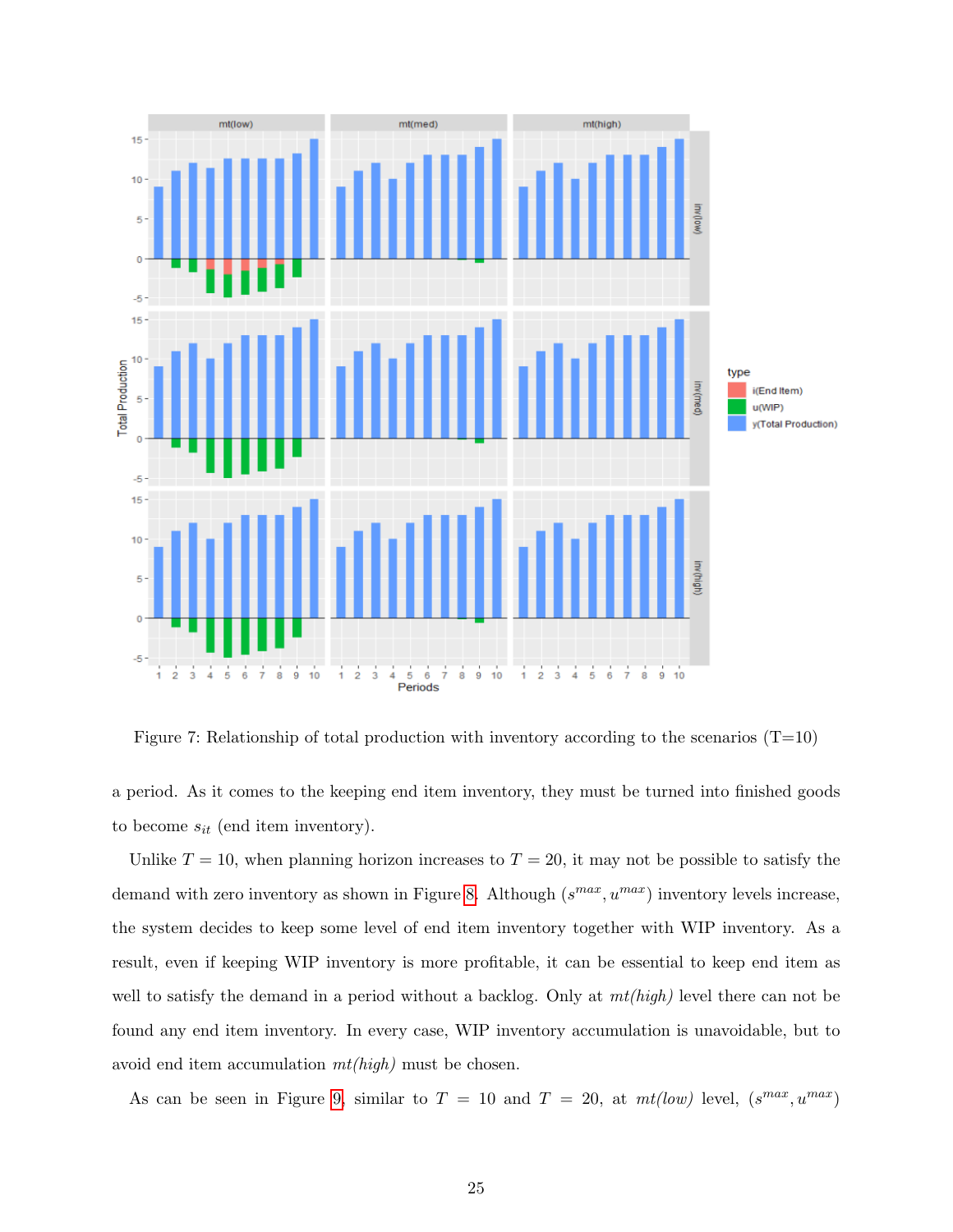<span id="page-25-0"></span>

Figure 8: Relationship of total production with inventory according to the scenarios  $(T=20)$ 

inventory level play a key role in determining the amount of inventory type kept in a period. As the  $(s^{max}, u^{max})$  level increases, just like at lower planning horizons, system decreases the amount of accumulated end item inventory and keeps high levels of WIP inventory. At  $m_t(med)$  system only keeps low amounts of WIP inventory and no end item inventory. Similar to  $T = 10$ , system can start to satisfy the demand with no inventory, thus making a JIT production the level is  $mt(high)$ .

As we look at the general case of relationship of  $y_{imt}$  (total production) with  $s_{it}$  and  $u_{it}$  (end-item & WIP), we can conclude that only at  $mt(low)$  level  $(s^{max}, u^{max})$  affects the system. In all cases, system prefers to keep WIP inventory rather than end item inventory although, in some periods, it becomes necessary to keep end item inventory as well to satisfy the demand throughout the planning horizon. Main parameter that affects the system is  $m_t$  since as the  $m_t$  level increases, amount of kept inventory significantly decreases. It can be seen that, in some instances, at  $m_t(hiqh)$ , it might be possible to do JIT production.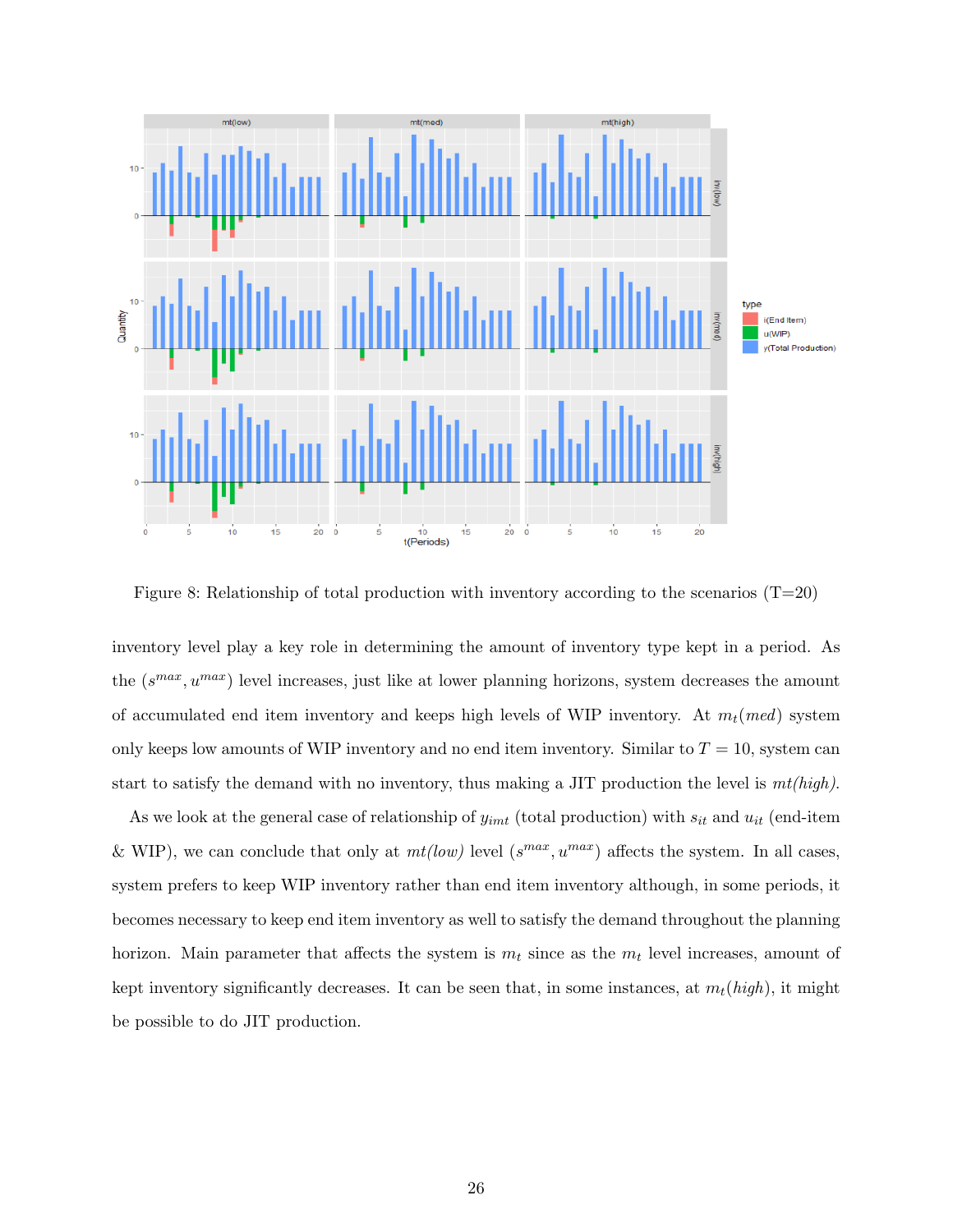<span id="page-26-0"></span>

Figure 9: Relationship of total production with inventory according to the scenarios  $(T=30)$ 

#### 4.3 The Effects of Daily Capacity and Planning Horizon

At Figure [10,](#page-27-0) the trend of average unit processing time of  $m = 1$ , i.e.,  $\bar{v}_{1t}$  can be seen. In all planning horizons,  $\bar{v}_{1t}$  tends to increase from level to level as expected. At every  $m_t$  scenario, best planning horizon where the average energy consumption is the lowest, i.e., the highest  $\bar{v}_{1t}$  changes. At  $mt(low)$ ,  $mt(med)$  and  $mt(high)$  levels the smallest average energy consumption  $(\bar{v}_{1t})$  can be found in  $T = 20$ ,  $T = 10$  and  $T = 30$  planning horizon levels respectively.

As can be seen, although lowest average energy consumption happens at  $mt(high)$ , this figure gives an insight about which  $T$  planning horizon to choose at given  $m_t$  level.

# 5 Conclusions

In this study we focused on the machine speed and lot sizing problem in a felt production system. We proposed a nonlinear programming (NLP) mathematical model named as lot sizing and machine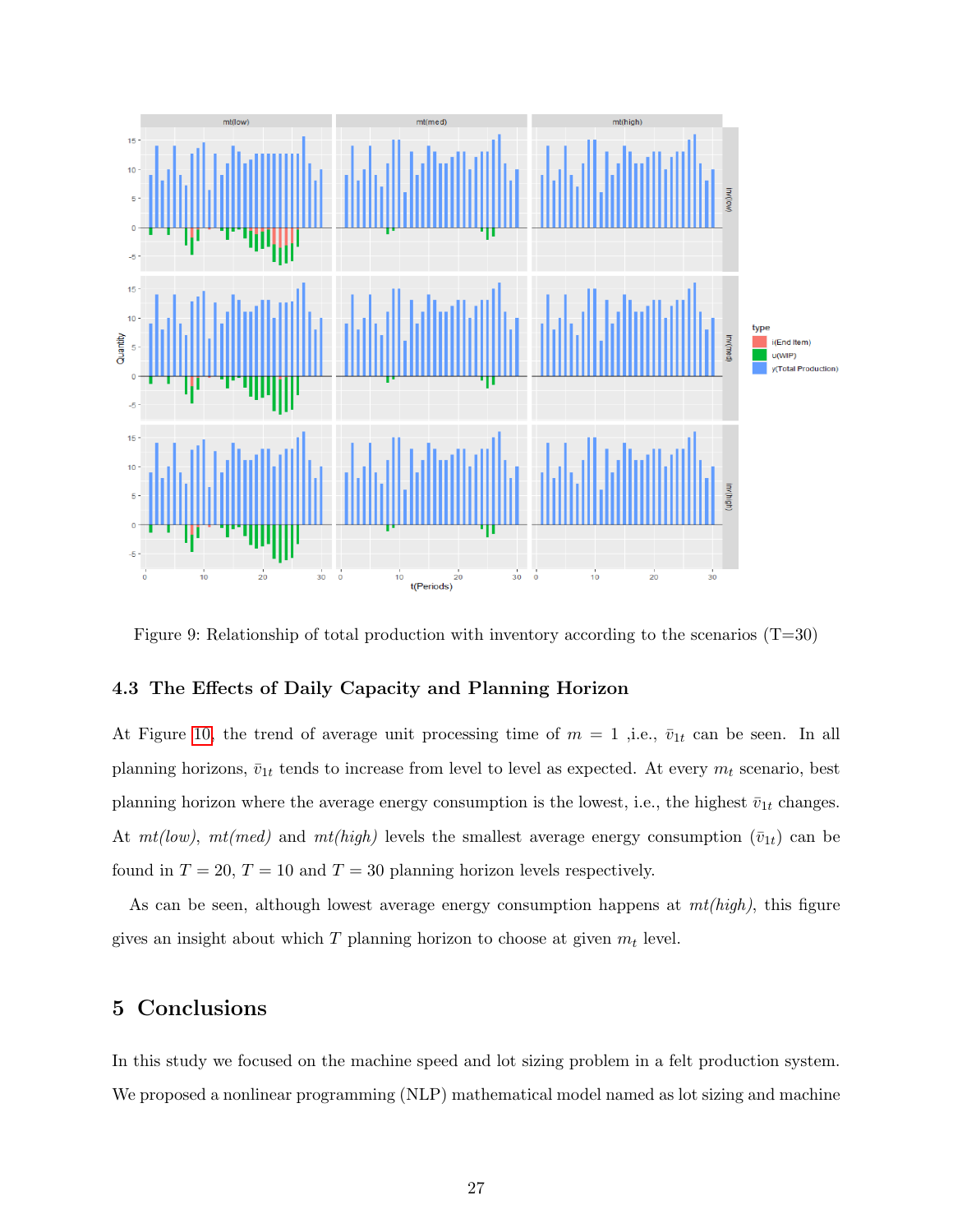<span id="page-27-0"></span>

Figure 10: Average Processing Times of  $m = 1$  With Respect to  $m_t$  Levels

speed (LSMS) model with the purpose of making a production plan, by optimizing the production amounts, decreasing the inventory levels and by changing the machine speeds which effect the unit processing times of the machines. By changing the machine speeds, we have been able to make a lot sizing, thus creating a production plan which can result in a production system with zero inventory accumulation. To overcome the nonlinearity in the LSMS, we developed a heuristic called Two-Phase. By implementing the developed Two-Phase heuristic, we solved the NLP model in a polynomial time and obtain a near-optimal solution for the non-convex LSMS. After achieving a feasible solution for the LSMS, we generated scenarios according to the planning horizon, the inventory levels of the inventory types and the total production capacity of the system in a period. We executed the LSMS model in accordance with the generated scenarios. Average outputs and their behaviours of the LSMS, with respect to scenarios, are visualized. Observations showed that, in some scenarios, it is possible to satisfy the demand with no inventory, thus just-in-time production is achievable.

In this work, we generate a  $Two-Phase$  heuristic for sequentially flowing felt semi-products in a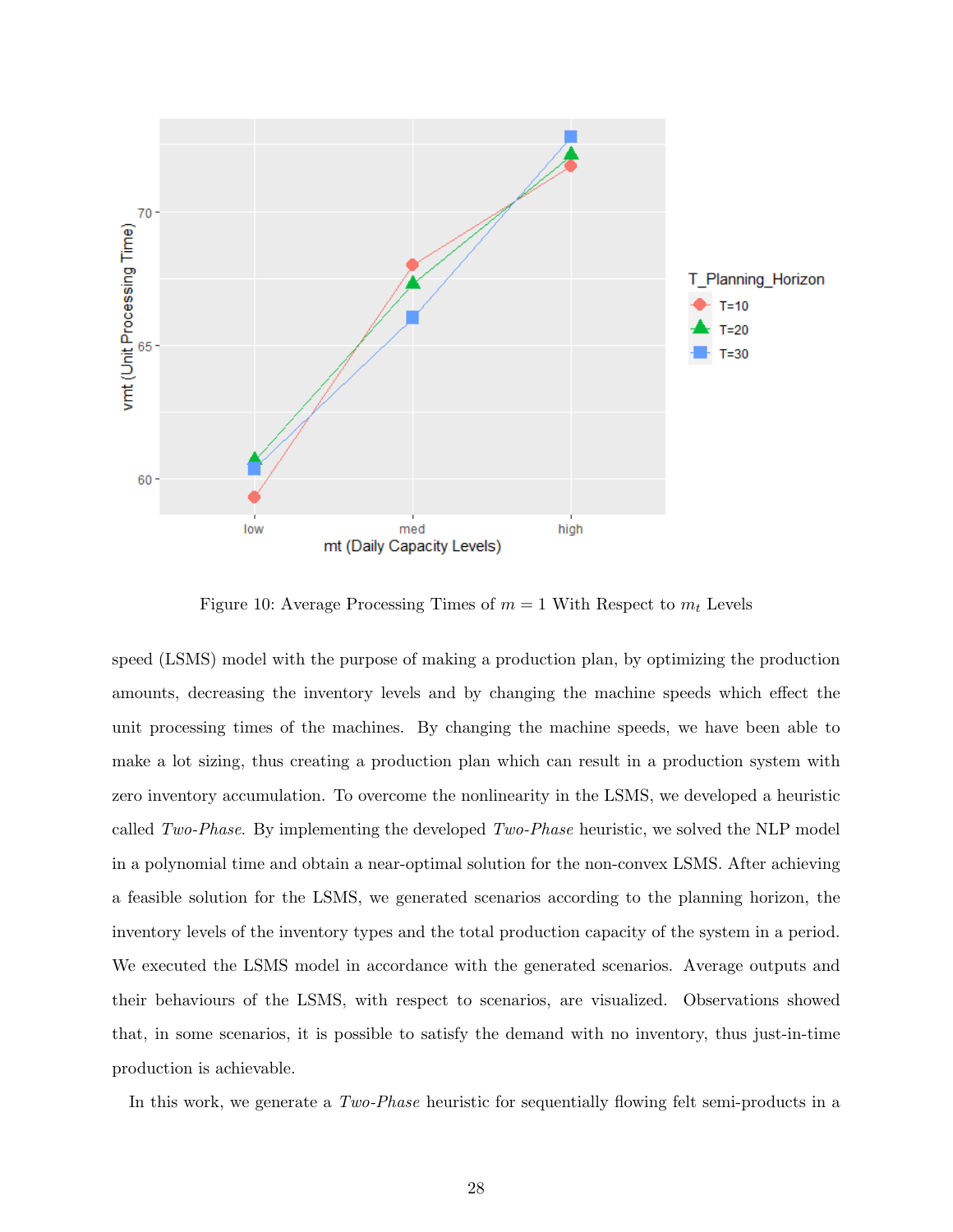simple three machine flowshop. As a future work, one can consider more complicated flow shop in the production environment with multiple product types.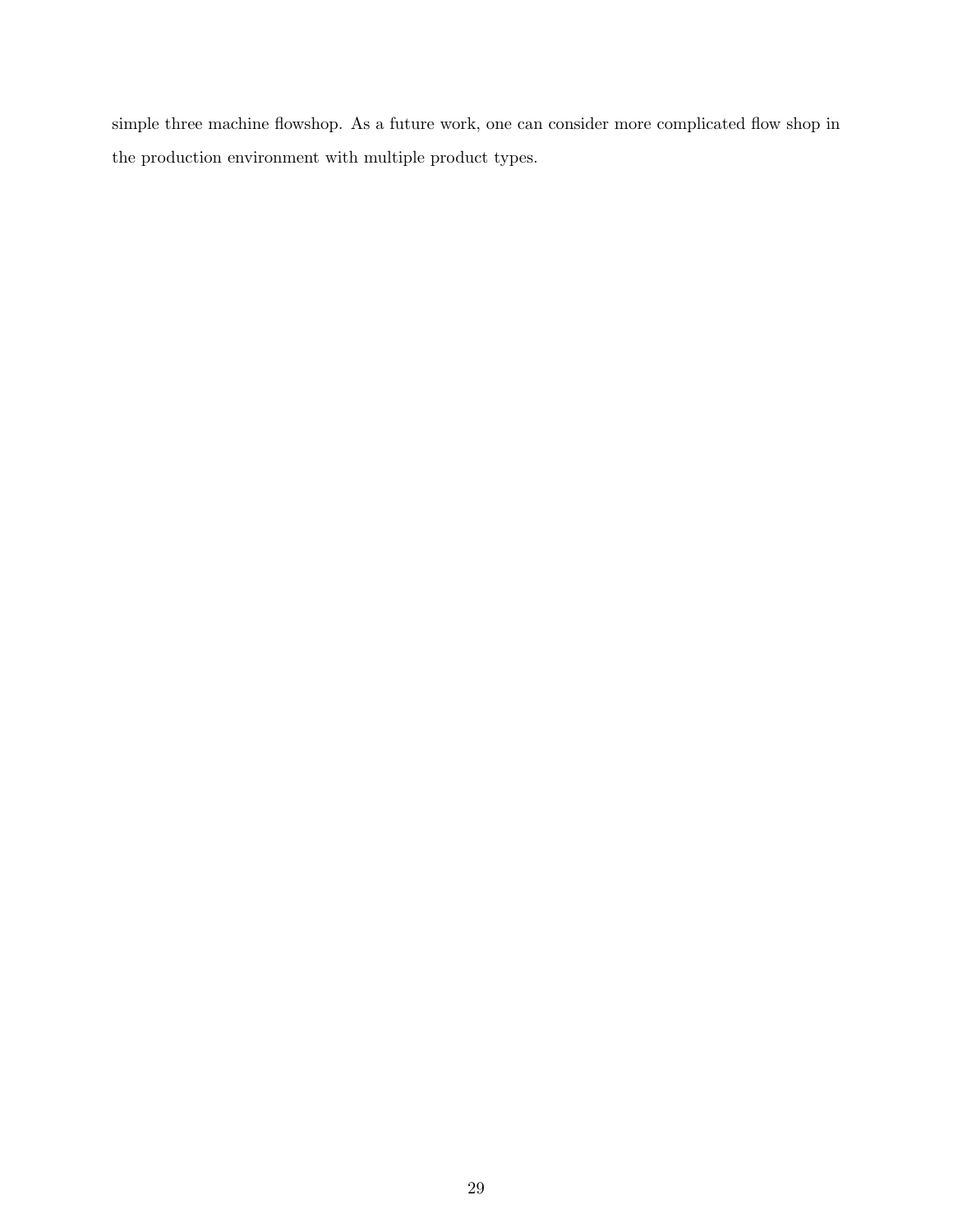# References

- <span id="page-29-8"></span>Abbasi, M., & Houshmand, M. ((2011)). Production planning and performance optimization of reconfigurable manufacturing systems using genetic algorithm. International Journal of Advanced Manufacturing Technology, 54, 373–392.<https://doi.org/10.1007/s00170-010-2914-x>
- <span id="page-29-6"></span>Chakrabortty, R. K., Akhtar Hasin, M., Sarker, R. A., & Essam, D. L. ((2015)). A possibilistic environment based particle swarm optimization for aggregate production planning. Computers & Industrial Engineering, 88, 366–377. [https://doi.org/https://doi.org/10.1016/j.](https://doi.org/https://doi.org/10.1016/j.cie.2015.07.021) [cie.2015.07.021](https://doi.org/https://doi.org/10.1016/j.cie.2015.07.021)
- <span id="page-29-3"></span>Dauzère-Pérès, S., Gershwin, S., & Sevaux, M.  $((2000))$ . Models and solving procedures for continuoustime production planning. IIE Transactions, 32, 93–103. https://doi.org/10.1023/A: [1007648012154](https://doi.org/10.1023/A:1007648012154)
- <span id="page-29-1"></span>Florian, M., & Klein, M. ((1971)). Deterministic production planning with concave costs and capacity constraints. *Management Science*,  $18(1)$ , 12–20.<http://www.jstor.org/stable/2629289>
- <span id="page-29-5"></span>Ganesh, K., & Punniyamoorthy, M. ((2005)). Optimization of continuous-time production planning using hybrid genetic algorithms-simulated annealing. International Journal of Advanced Manufacturing Technology, 26, 148–154.<https://doi.org/10.1007/s00170-003-1976-4>
- <span id="page-29-2"></span>Gansterer, M., Almeder, C., & Hartl, R. F. ((2014)). Simulation-based optimization methods for setting production planning parameters. International Journal of Production Economics, 151, 206–213.<https://doi.org/https://doi.org/10.1016/j.ijpe.2013.10.016>
- <span id="page-29-7"></span>Goli, A., Babaee Tirkolaee, E., Malmir, B., Bian, G.-B., & Kumar, A. ((2019)). A multi-objective invasive weed optimization algorithm for robust aggregate production planning under uncertain seasonal demand. Computing.<https://doi.org/10.1007/s00607-018-00692-2>
- <span id="page-29-4"></span>Gramani, M., França, P., & Arenales, M.  $((2009))$ . A lagrangian relaxation approach to a coupled lot-sizing and cutting stock problem. International Journal of Production Economics, 119 (2), 219–227.<https://doi.org/https://doi.org/10.1016/j.ijpe.2009.02.011>
- <span id="page-29-0"></span>Kleindorfer, P. R., & Lieber, Z. ((1979)). Algorithms and planning horizon results for production planning problems with separable costs. Operations Research, 27 (5), 874–887. [http://www.](http://www.jstor.org/stable/170054) [jstor.org/stable/170054](http://www.jstor.org/stable/170054)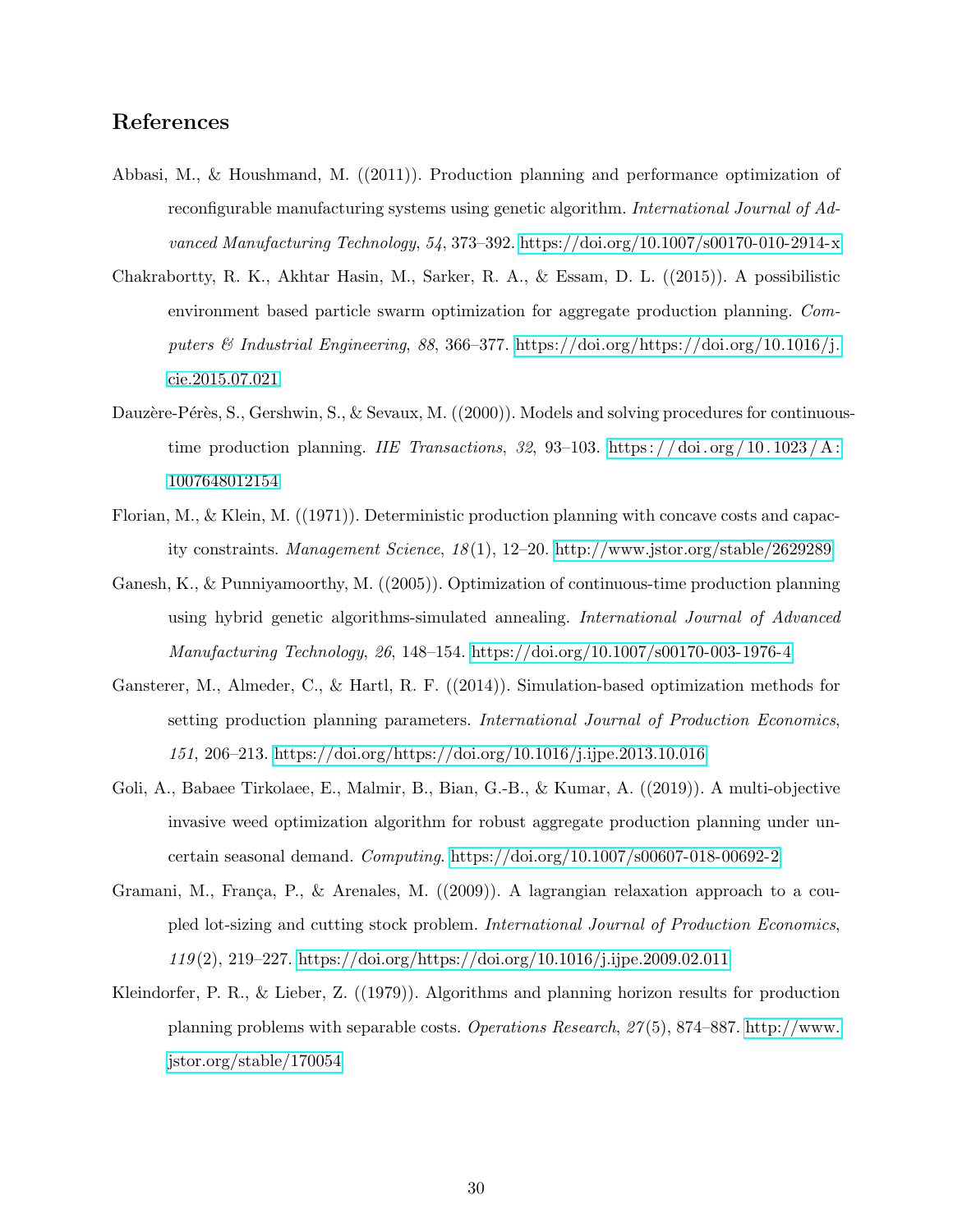- <span id="page-30-7"></span>Leung, S. C. H., & Wu, Y. ((2004)). A robust optimization model for stochastic aggregate production planning. Production Planning & Control, 15(5), 502–514. [https://doi.org/10.1080/](https://doi.org/10.1080/09537280410001724287) [09537280410001724287](https://doi.org/10.1080/09537280410001724287)
- <span id="page-30-4"></span>Li, J., González, M., & Zhu, Y.  $((2009))$ . A hybrid simulation optimization method for production planning of dedicated remanufacturing. International Journal of Production Economics, 117 (2), 286–301.<https://doi.org/https://doi.org/10.1016/j.ijpe.2008.11.005>
- <span id="page-30-6"></span>Luangpaiboon, P. ((2017)). Two phase approximation method based on bat algorithm on multiobjective aggregate production planning. International Journal of Modeling and Optimization, 7, 370–374.<https://doi.org/10.7763/IJMO.2017.V7.614>
- <span id="page-30-5"></span>Maness, T. C., & Norton, S. E. ((2002)). Multiple period combined optimization approach to forest production planning. Scandinavian Journal of Forest Research, 17(5), 460–471. [https:](https://doi.org/10.1080/028275802320435478) [//doi.org/10.1080/028275802320435478](https://doi.org/10.1080/028275802320435478)
- <span id="page-30-3"></span>Maria, A., Mattson, C., Ismail-Yahaya, A., & Messac, A. ((2003)). Linear physical programming for production planning optimization. Engineering Optimization,  $35(1)$ ,  $19-37$ . [https://doi.](https://doi.org/10.1080/0305215031000078401) [org/10.1080/0305215031000078401](https://doi.org/10.1080/0305215031000078401)
- <span id="page-30-1"></span>Martínez, K. Y., Toso, E. A., & Morabito, R.  $((2016))$ . Production planning in the molded pulp packaging industry. Computers & Industrial Engineering, 98, 554–566. [https://doi.org/](https://doi.org/https://doi.org/10.1016/j.cie.2016.05.024) [https://doi.org/10.1016/j.cie.2016.05.024](https://doi.org/https://doi.org/10.1016/j.cie.2016.05.024)
- <span id="page-30-8"></span>Modarres, M., & Izadpanahi, E.  $((2016))$ . Aggregate production planning by focusing on energy saving: A robust optimization approach. Journal of Cleaner Production, 133, 1074–1085. <https://doi.org/https://doi.org/10.1016/j.jclepro.2016.05.133>
- <span id="page-30-0"></span>Modigliani, F., & Hohn, F. E. ((1955)). Production planning over time and the nature of the expectation and planning horizon. *Econometrica*, 23(1), 46–66. http://www.jstor.org/ [stable/1905580](http://www.jstor.org/stable/1905580)
- <span id="page-30-2"></span>Naeem, M., Dias, D., Tibrewal, R., Chang, P.-C., & Tiwari, M. ((2013)). Production planning optimization for manufacturing and remanufacturing system in stochastic environment. Journal of Intelligent Manufacturing, 24.<https://doi.org/10.1007/s10845-011-0619-0>
- <span id="page-30-9"></span>Neiro, S. M. S., & Pinto, J. M. ((2005)). Multiperiod optimization for production planning of petroleum refineries. *Chemical Engineering Communications*,  $192(1)$ ,  $62-88$ . [https://doi.](https://doi.org/10.1080/00986440590473155) [org/10.1080/00986440590473155](https://doi.org/10.1080/00986440590473155)